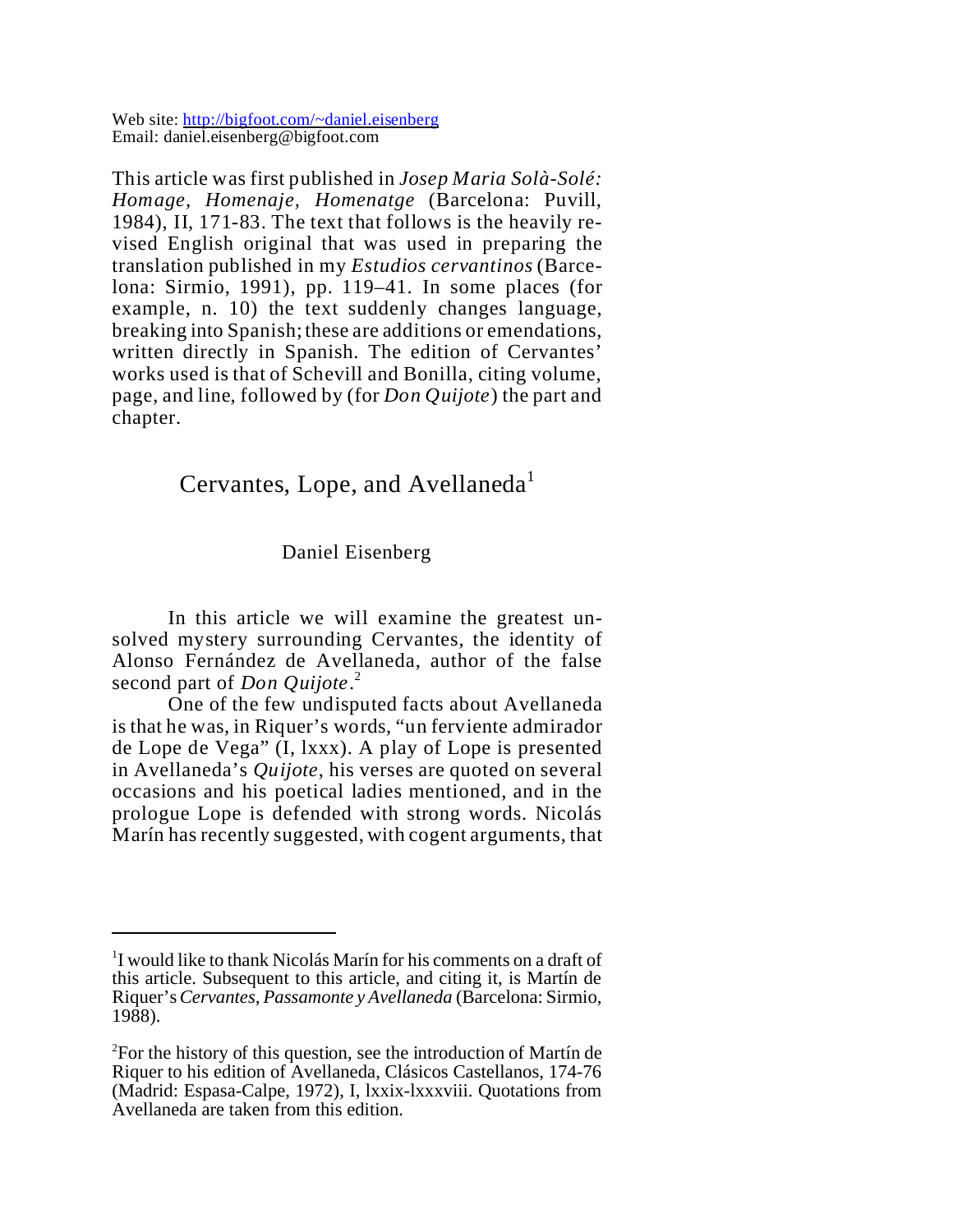Lope was the author at least of Avellaneda's prologue.<sup>3</sup> Therefore, it is logical to begin by examining Cervantes' relations with Lope.

These relations have been outlined by Entrambasaguas. 4 Lope and Cervantes were, it seems, on good terms until shortly before the publication of *Don Quijote*. Each had praised the other in print, Cervantes in the "Canto de Calíope", and Lope in *La Arcadia* (1599); Cervantes, apparently by invitation, wrote a prefatory sonnet to Lope's *Dragontea*, published in 1602. Yet no later than the end of 1605, we find that in a famous letter, Lope speaks of Cervantes in harsh terms,<sup>5</sup> and, apparently

<sup>3</sup> "La piedra y la mano en el prólogo del *Quijote* apócrifo", in *Homenaje a Guillermo Guastavino* (Madrid: Asociación Nacional de Bibliotecarios, Archiveros y Arqueólogos, 1974), pp. 253-88. The conclusions of this article were also published in his "Lope y el prólogo del *Quijote* apócrifo", *Ínsula*, No. 336 (November, 1974), 3.

<sup>4</sup> "Una guerra literaria del Siglo de Oro. Lope de Vega y los preceptistas aristotélicos",in*Estudios sobre Lope de Vega*,segunda edición corregida y aumentada (Madrid: CSIC, 1967), I, 63-II, 411, at I, 108-41. Lope's relations with Cervantes are also examined by Marín, "Belardo furioso. Una carta de Lope mal leída", *Anales cervantinos*, 12 (1973), 3-37. The earlier article of M.A. Buchanan, "Cervantes and Lope de Vega: Their Literary Relations. A Preliminary Survey", *Philological Quarterly*, 21 (1942), 54-64, is now outdated, that of Tomás S. Tómov, "Cervantes y Lope de Vega (Un caso de enemistad literaria)", in *Actas del Segundo Congreso Internacional de Hispanistas* (Nijmegen: Instituto Español de la Universidad de Nimega, 1967), pp. 617-26, is superficial and inaccurate, and José López Rubio, S.P., in "Génesis y desarrollo del *Quijote*", *Anales Cervantinos*, 7 (1958), 158-235, takes their relations to inadmissable extremes.

<sup>5</sup>Luis Astrana Marín, *Vida ejemplar y heroica de Miguel de* Cervantes Saavedra (Madrid: Reus, 1948-58), VI, 140-46, presents strong reasons for assigning this letter the date of late 1605, rather than that which it bears, August 14, 1604; Marín reexamines the question in the article cited in the preceding note, but does not refute Astrana adequately. He does, however, reedit the letter (pp. 4-5), and helpfully points out that it was not directed to a doctor, as previously believed. If it is from late 1605, as Astrana argues, then a logical possibility is that it was directed to Sesa, like the other letters of the same collection; Lope and Sesa's relationship began earlier in 1605.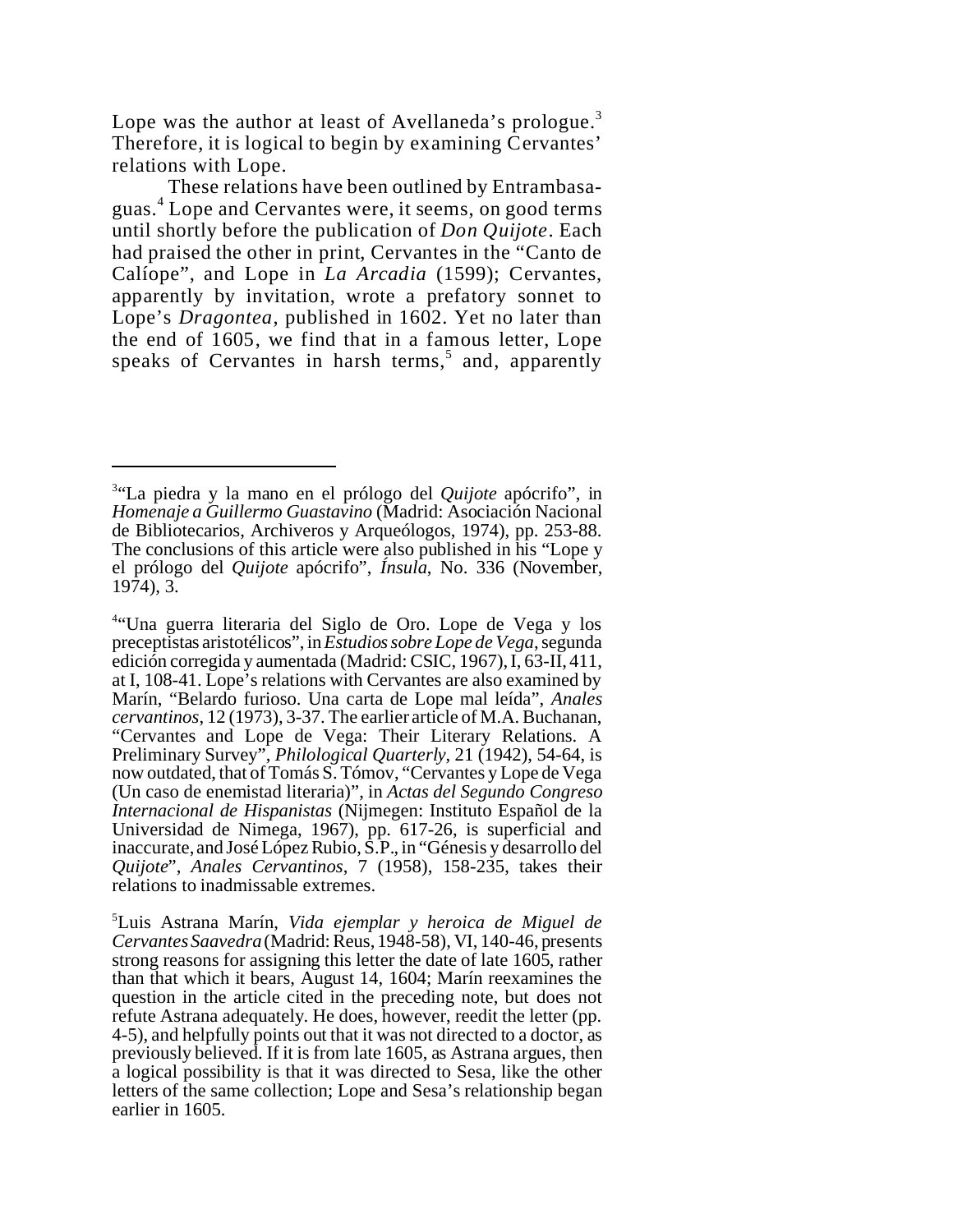mistaking a sonnet by Góngora<sup>6</sup> as Cervantine, wrote one attacking Cervantes,<sup>7</sup> which someone, if not Lope him

<sup>7</sup>Entrambasaguas argues, and I concur, that this sonnet is in the style of Lope; it also has exactly the tone of Avellaneda's prologue. As it is not frequently seen, I will reproduce it here:

> Pues nunca de la Biblia digo le-, no sé si eres, Cervantes, co- ni cu-, sólo digo que es Lope Apolo, y tú frisón de su carroza, y puerco en pie. Para que no escribieses, orden fue del cielo, que mancases en Corfú. Hablaste buey; pero dixiste mú. ¡O mala quixotada que te dé! ¡Honra a Lope, potrilla, o guay de ti! Que es sol, y, si se enoja, lloverá; y ese tu *Don Quixote* valadí, de cul… en cul… por el mundo va vendiendo especias y azafrán romí y al fin en muladares parará.

(This is the text as first published, in Juan Antonio Pellicer's *Ensayo de una biblioteca de traductores españoles* [Madrid, 1778], p. 171, as reproduced in Schevill and Bonilla, *Viaje del Parnaso*, 197. Entrambasaguas, I, 117-19, offers a slightly different text, and Ciplijauskaité, *Sonetos* of Góngora, p. 583, edits from a MS a text with more substantial differences.)

The first line seems to be a reply to Cervantes' attack (*Don Quijote, I, 31, 20-23,* I, Prologue), on someone's use of Bible quotations, which made him falsely seem like a "doctor de la iglesia"; I agree with the traditional interpretation that the person so attacked is Lope. The whole first quatrain is suggestive of an attack on Cervantes' purity of blood. Only Old Christians were proud of not reading the Bible; Jews read it; the references to *culo* and *puerco* have religious overtones in Golden Age Spain. (Sentimos no poder concordar con la explicación de Martín de Riquer de los epítetos "co—" y "cu—" aplicados a Cervantes, *Cervantes, Passamonte y Avellaneda* [Barcelona: Sirmio, 1988], p. 134. Vale la pena apuntar otro poema empleando "cu—" como insulto: es "Diego Moreno tenía", en el *Cancionero de Pedro de Rojas*, ed. José J. Labrador Herraiz, Ralph A. DiFranco, and María T. Cacho [Cleveland: Cleveland State University, 1988], p. 186.)

The first tercet is answered by Cervantes at *Don Quijote,*

<sup>6</sup>This sonnet ("Hermano Lope, borrame el sone…") may be found in the edition of Góngora's *Sonetos* of Biruté Ciplijauskaité (Madison: Hispanic Seminary of Medieval Studies, 1981), pp. 581- 82. This sonnet could not possibly, from its tone, have been written by Cervantes; modern scholars, having studied Cervantes' and Góngora's works as no one in Golden Age Spain did, can better make an accurate attribution than could Lope.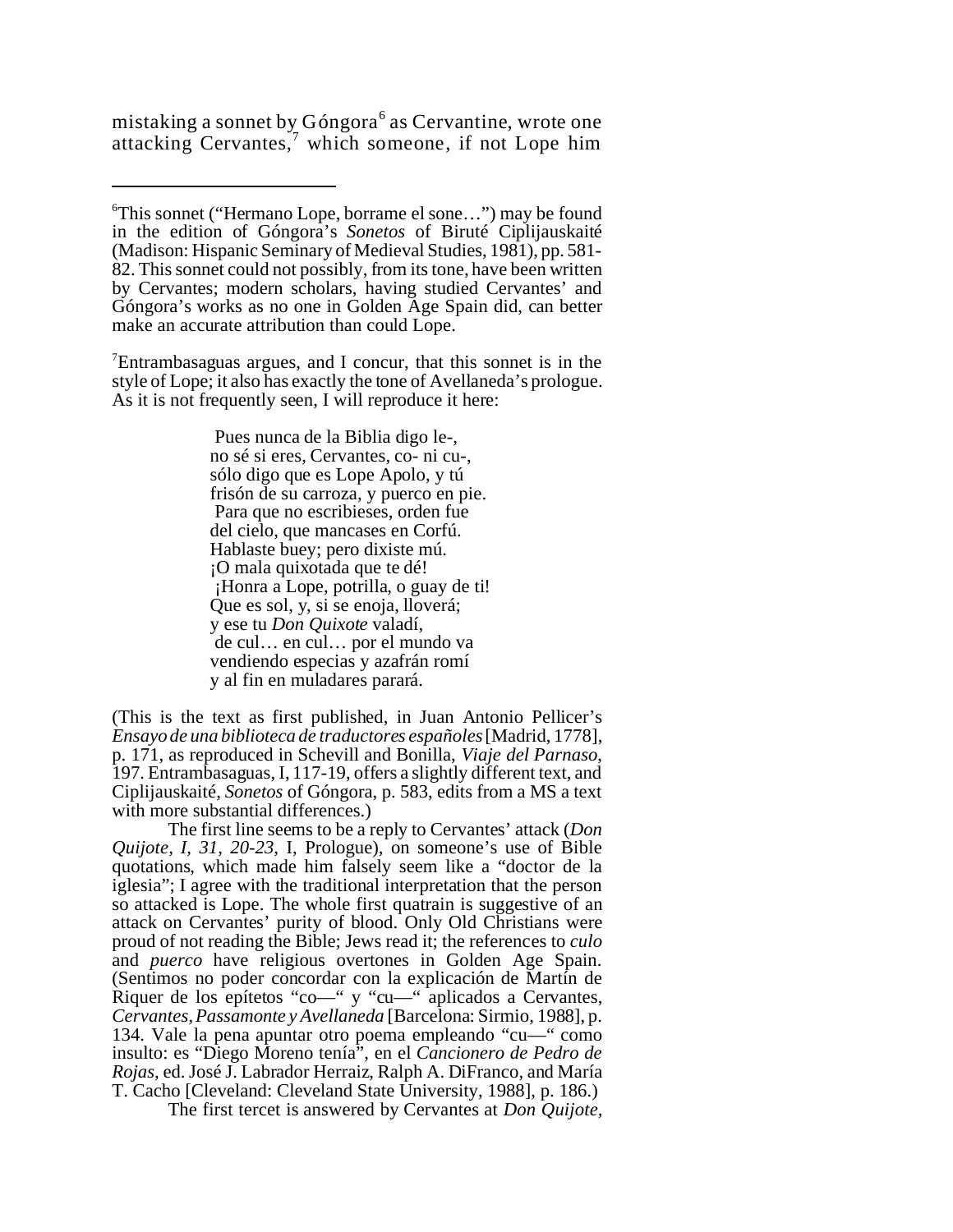self, sent to Cervantes anonymously, with the added insult of making him pay the *porte*. 8

What was responsible for this change in Lope's attitude? The suggestion most commonly made is his anger over the attack on his displays of superficial erudition found in the prologue to *Don Quijote*. Yet Cervantes' tone there is light; the mockery is gentle; he speaks unflatteringly of himself. This alone would not be responsible for so abrupt a change in Lope's attitude, and leaves without explanation the change in that of Cervantes. The differences between them are considered a mystery.<sup>9</sup>

Yet there is an obvious explanation, mentioned by both authors: their rivalry over the *comedia*. The topic was a vital one. Lope set a great deal of store by his composition of *comedias*, for which reason, and for the economic benefit, he wrote so many of them, as he tells us in detail in the prologue to *El peregrino en su patria* (1604). It was from his *comedias* that he was known in all levels of Madrid society, and elsewhere; he was in demand by play producers. Yet in Cervantes' view this position was unfairly gotten: "alçósse con la monarquía cómica", he says in the prologue to the *Ocho comedias y ocho entremeses,* and from the discussions of drama there, in the *Parnaso* and *Adjunta*, and in *Don Quijote*, I, 48, we can see that Cervantes felt deeply his own lack of success as a playwright. The acclaim he wanted and felt he deserved was going to someone else, Lope.

Much seems to have happened regarding Lope's *comedias* shortly before 1605. It was shortly before 1605

## <sup>8</sup>*Adjunta al Parnaso*, 125-26.

*III, 43, 18-44, 14*, II, 1 (the story about the *locos* of Seville, one of whom claims to represent Jupiter and will prevent rain for three years). A "muladar" was "el lugar o sitio donde se echa el estiércol o basura que sale de las casas" (*Autoridades*).

<sup>9</sup> "Sigue vigente la aserción del profesor argentino y apasionado cervantista Ricardo Rojas: 'Lo que no se ha podido averiguar es qué origen pudo tener la malquerencia de Lope…'" (Alberto Sánchez, "Estado actual de los estudios biográficos", in *Suma cervantina*, ed. J.B. Avalle-Arce and E.C. Riley [London: Tamesis, 1971], pp. 3-24, at p. 20, n. 31). "El laberinto en la aparente amistad y posterior discordia que hubo entre los dos y cuya salida, buscada tantas veces, no ha sido encontrada" (Marín, "Belardo", p. 20).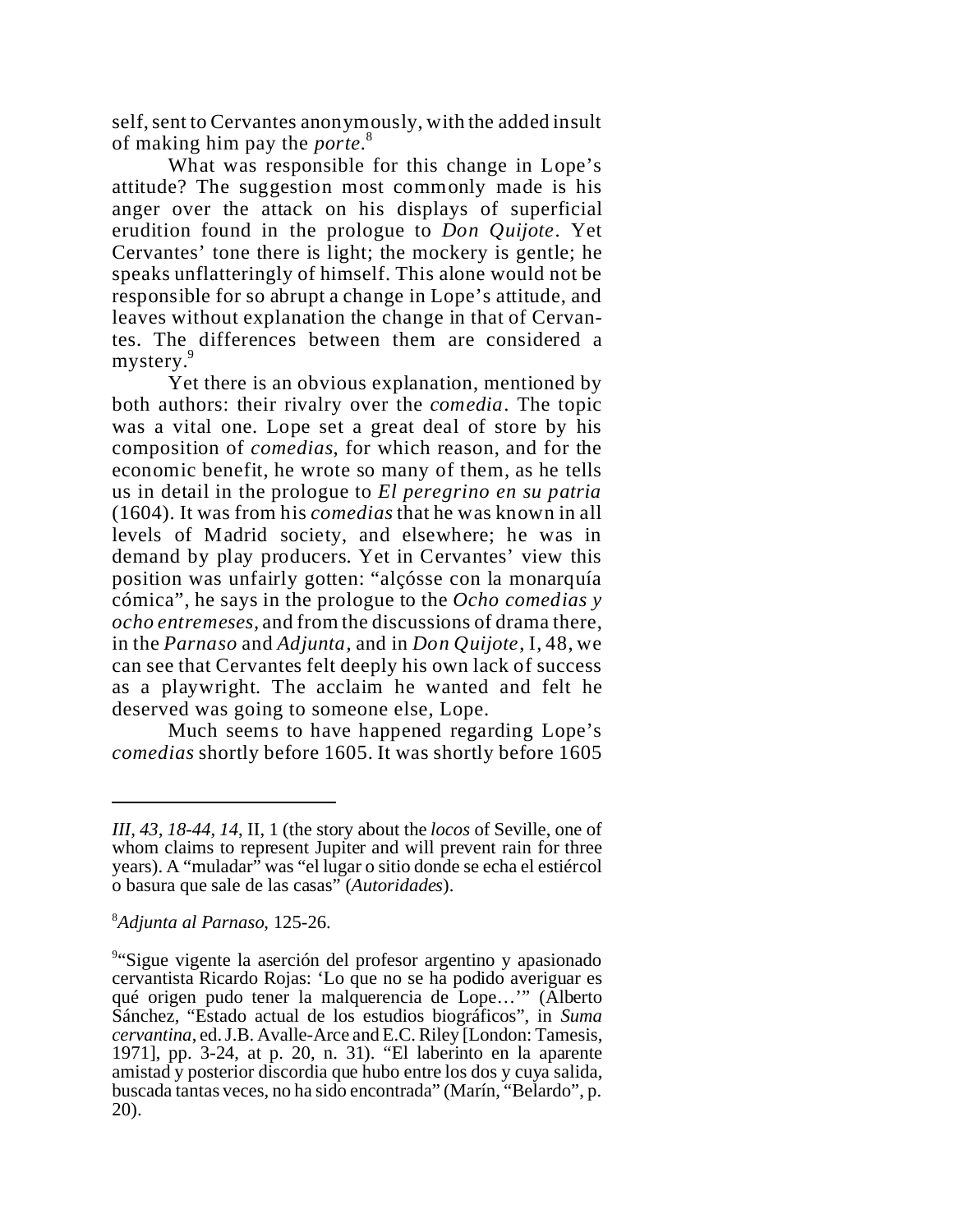that Cervantes wrote the discussion of the deficiencies of *comedias* found near the end of *Don Quijote*, I, which, despite praise for Lope's *Ingratitud vengada*, would inevitably be taken as directed at their most famous writer. The preliminaries of *Don Quijote*, I, are from late 1604, but Lope responds to an attack, evidently Cervantine, in the prologue to *El peregrino en su patria*, some of whose preliminaries are from late 1603 and whose *tasa* is dated February 27, 1604; either he knew *Don Quijote* before publication and the discussion was written by late 1603, or he was responding to another, presumably oral, attack. As part of his answer he lists all of his plays he can remember. Publication of his plays also started at this time, first a volume of six plays in 1603, assembled without Lope's participation (only two of them are his), then the *Primera parte* in 1604.

I have suggested elsewhere that most of the "comedias nunca representadas" which Cervantes published are from before  $1605$ .<sup>10</sup> Cervantes also refers, in the prologue to his collection of drama, to a renewed attempt to interest "actores"<sup>11</sup> in his plays "algunos años ha"; this expression would seem to indicate that more than two or three years had passed. It is a reasonable hypothesis that this unsuccessful attempt was prior to 1605, when he was trying to "sal[ir]…del olvido" (*I, 31, 9,* I, Prologue), yet subsequent to 1603; the conversation with an "actor" described in *I, 348, 1-31,* I, 48 seems to be the report of a recent conversation. Here, at least, is a potential explanation for the change in Cervantes' attitude towards Lope.

What would Cervantes have told a producer to induce him to present his plays? He would have said what he said to Rodrigo Osorio in 1593: that each of his plays, if produced, would be found to be "una de las mejores comedias que se han representado en España", $^{12}$  by implication, if not explicitly, better than those of Lope, which Cervantes found—as reported by Lope—"odiosa[s]" (Marín, "Belardo", p. 5). That they

<sup>10</sup>*A Study of "Don Quixote",* p. 53. En la versión primitiva del capítulo, "El *Bernardo* de Cervantes fue su libro de caballerías", *Anales cervantinos*, 21 (1983 [1984]), 103-17, se halla la discusión en las pp. 106-07.

<sup>&</sup>lt;sup>11</sup>Producers; actors were "representantes".

<sup>12</sup>Astrana, *Vida*, V, 29-30.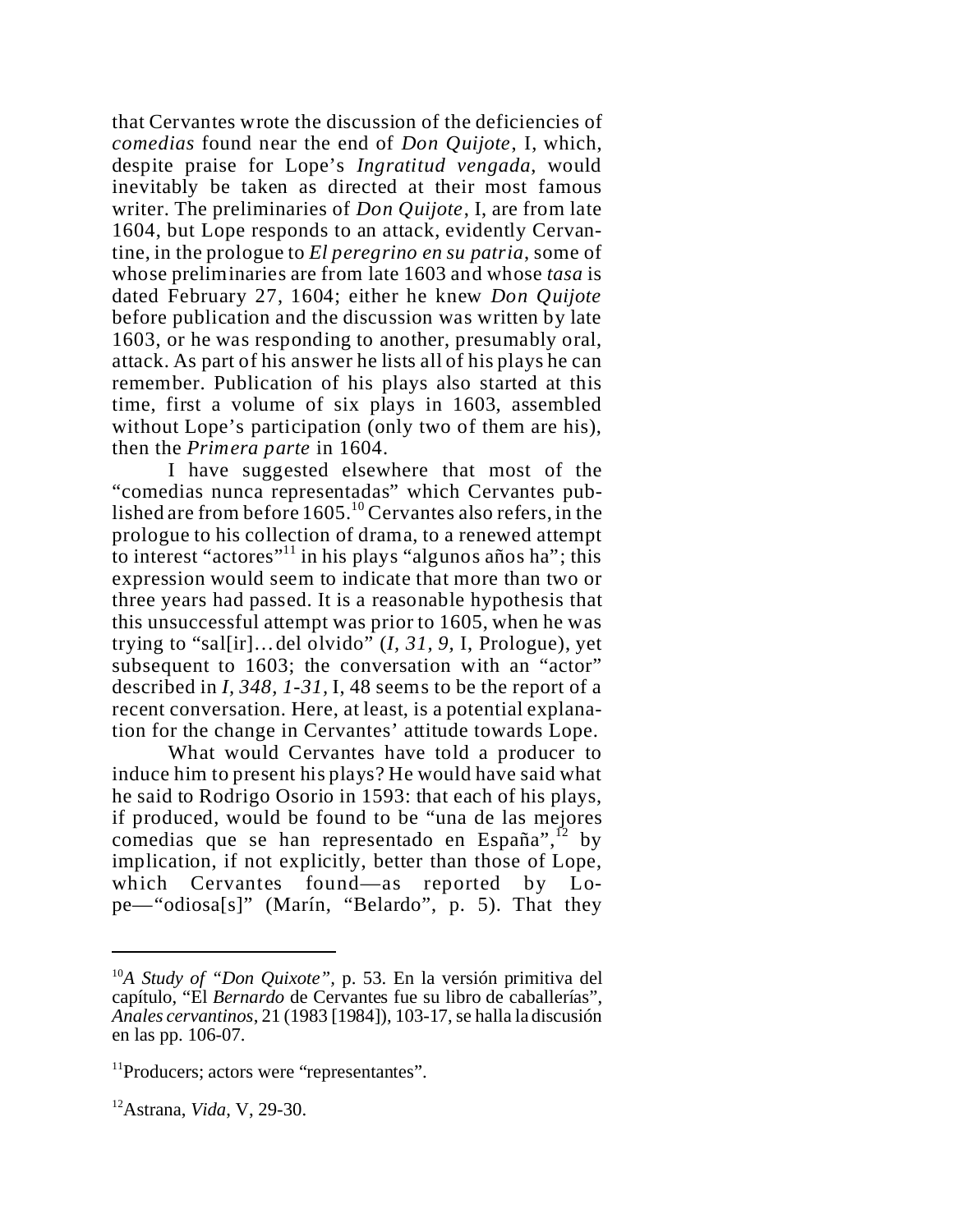followed "las leyes de la comedia" (*Don Quijote, II, 350,* 26, I, 48), against whose application Lope protests.<sup>13</sup> How could this attempt by Cervantes to get his plays produced, replacing, however briefly, other playwrights, not have gotten back to the ears of Lope?

And what more likely to anger Lope than a public claim by Cervantes that his plays were better?<sup>14</sup> What would infuriate him more than the discussion of the "actores"' errors—the reasonsthey preferred Lope's plays to those of Cervantes—found in *Don Quijote*, I, 48, in which Cervantes praises Lope's ability but attacks his works, all but openly accusing him of selling his art for money? What would twist the knife in the wound more than the proposal of an "examinador" with the authority to approve or reject all plays (*Don Quijote, II, 352, 21- 353, 10,* I, 48), a position Cervantes might well have envisioned for himself? $15$ 

There is another area in which Lope might have felt himself attacked by Cervantes: his personal life. The primary theme of Part I of *Don Quijote* is, after literature, the proper relations between the sexes; *honestidad* is repeatedly praised. The middle-aged protagonist is crazy over women; women are at the center of his chivalric existence. The most important woman, about whom he writes verses (*I, 375, 30-376, 30,* I, 26), is not chaste, and he has changed her name and transformed her into someone idealized, but so far from the original as "lo está el cielo de la tierra". It is easy to see the potential relevance of this to Lope, whose relations with common women, idealized and renamed by him in verse, were well known.

In *Don Quijote*, the use of a *tercero* is attacked. While we do not have the detailed knowledge of Lope's

<sup>13</sup>*El peregrino en su patria*, ed. Juan Bautista Avalle-Arce, Clásicos Castalia, 55 (Madrid: Castalia, 1973), p. 63.

 $14$ One reason Cervantes may have felt his plays to be superior, implied though not specifically stated in the canon's comments, is that, in contrast with those of Lope, they did not use *romances* as sources. Cervantes' view of *romances* is discussed in "The *Romance* as Seen by Cervantes", in this volume.

<sup>&</sup>lt;sup>15</sup>Such a position was created in 1608, only three years after the publication of *Don Quijote*, Part I; see Hugo Albert Rennert, *The Spanish Stage in the Time of Lope de Vega* (1909; rpt. New York: Dover, [1963]), p. 217.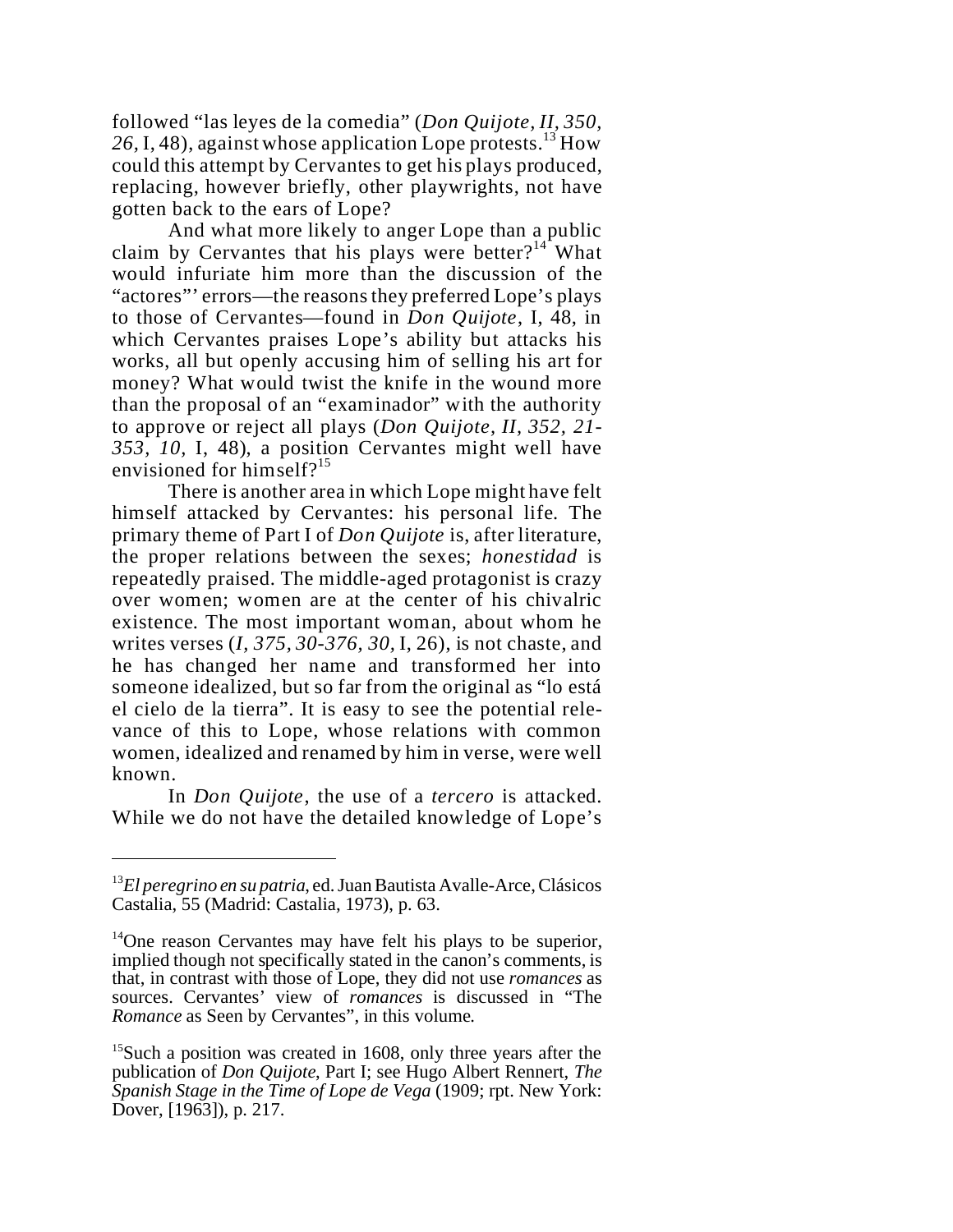life before 1605 that we have during his correspondence with the Duque de Sesa, it is worth noting that Lope served the Duque in that capacity,<sup>16</sup> and it is a strange coincidence that Don Quijote describes *alcahuetería* as an "oficio de discretos", for which, just as for the *comedia*, there should be an *examinador* (*I, 304, 7-27,* I, 22).

It is certainly possible that Lope saw references to himself in all this. Was such intended by Cervantes? Perhaps not; Cervantes was interested in helping, educating, and correcting the *vulgo*, whether noble or plebeian, not a *discreto* such as Lope. Yet there are two occasions on which Cervantes definitely alludes to Lope's scandalous personal life. The first is the well-known comment in the Prologue to Part II of *Don Quijote*, Lope's "ocupación continua y virtuosa" (*III, 28, 19-20,* II, Prologue). No reader with the slightest knowledge of Spanish literary life would have taken that as sincere.

The second allusion is found in the sonnet of Gandalín to Sancho Panza: "a solo tú nuestro español Ovidio/ con buzcorona te haze reberencia" (*I, 43, 26-27,* I, prefatory verses). Who was "nuestro español Ovidio"? Annotators have suggested that it was Cervantes himself, that Cervantes had changed people like Ovid had in his *Metamorphoses*. Yet Ovid's changes were physical ones, people turned into stars, trees, and the like, while Cervantes' are only changes of name and behavior. And why would Cervantes describe himself as praising only Sancho, and then with a *buzcorona* (a blow)?

From the Middle Ages right up to the present, and probably in antiquity as well, the name of Ovid was associated all over Europe with love, especially sexual love. In Spain, "writers of the fifteenth and sixteenth centuries were well aware of the prestige of Ovid as *doctor amoris*" (p. 135), an "authority in the principles of illicit love" (p. 122).<sup>17</sup> The one fact about Ovid's life that was common knowledge was that he had been exiled,<sup>18</sup> a

<sup>16</sup>Agustín G. de Amezúa, *Lope de Vega en sus cartas*, I (Madrid, 1935), Chapter 3 of the introduction.

<sup>17</sup>Both quotations are from Rudolph Schevill, *Ovid and the Renascence in Spain*, University of California Publications in Modern Philology, 4, No. 1 (Berkeley: University of California Press, 1913; rpt. Hildesheim and New York: Georg Olms, 1971).

 $18$ Cervantes took it for granted that his readers would recognize the "desterrado a Ponto" (*Don Quijote, III, 207, 13*, II, 16; *Parnaso, 54,*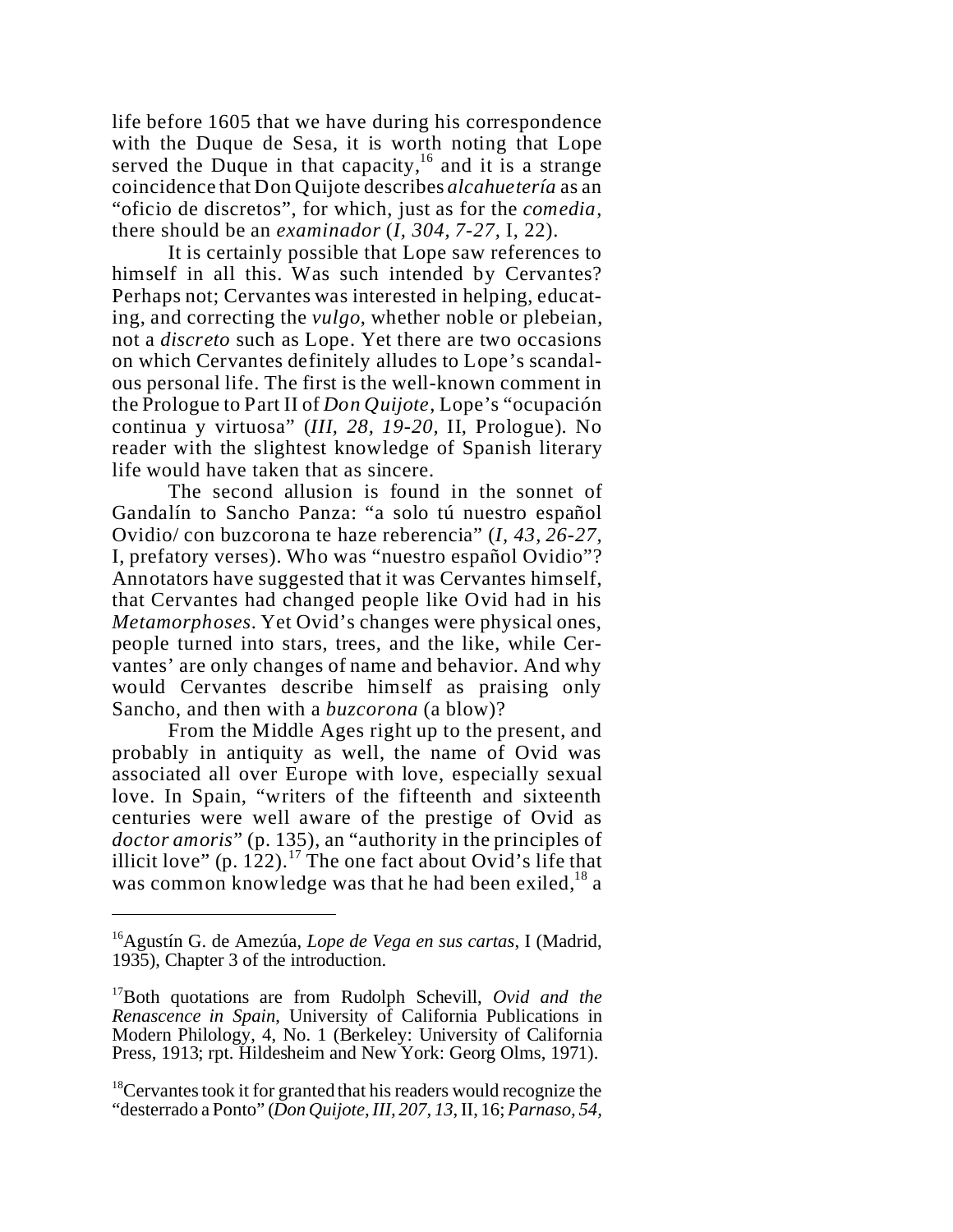dubious distinction which Lope had shared; Lope's exile must have been common knowledge as well. Who else of the persons who would have read *Don Quijote* before its publication would have been worthy, for good or ill, of being called "nuestro espanol Ovidio"?<sup>19</sup>

An the reaction to Cervantes' work described in those lines (praising only Sancho) sounds surprisingly like what we hear from Sansón about some reader's reaction to Part I (*III, 65, 27-31,* II, 3), and Cervantes was to respond positively to this comment by increasing the role of Sancho in Part II. He does respond to criticism, of course, in several ways; if Sancho was too credulous in believing he could have gotten an island, an attack on the verisimilitude of Cervantes' work (*III, 65, 31-66, 2,* II, 3), in Part II he gets an island. His *palos* are reduced, surely reflecting a comment on Part I (*III, 64, 8-13,* II, 3). If there were errors in Part I, found by a *censurador escrupuloso* without *misericordia* who looks at *átomos* (*III, 70,*  $11-12$ , II, 3),<sup>20</sup> a "puntualíssimo escudriñador de los átomos" (*IV, 140, 7-8,* II, 50) will see that there are none in Part II. Yet there is an additional comment he acts on as well: if the "Curioso impertinente" found favor ("no por mala ni por mal razonada", *III, 67, 20,* II, 3), but was out of place, "arrima[da] a las locuras de don Quixote [y]

*<sup>9</sup>*, IV).

 $19$ After making this connection, I found that it had already been suggested, in a justly-forgotten *librillo*, José de Armas [y Cárdenas]'s*Cervantes y el duque de Sessa* (Havana, 1909), p. 71. He also identifies the "grave eclesiástico" of the Duques', uncourteous enemy of Don Quijote and his book, as Lope (p. 109), and explains a *galeote*'s knowledge of witchcraft as an allusion to an intimate friendship of Lope with Luis Rosicler or Sicler, a French practitioner of occult arts (p. 76, n. 21). Quite unacceptable are his interpretation of the mention of Juan Latino in Urganda's poem (*I, 40, 15,* I, prefatory verses) as an allusion to Sesa (pp. 64-66), as Latino had previously been protected by the Duque's family, and the final lines of Solisdán's sonnet (*I, 46, 26-27,* I, prefatory verses) as a reference to Lope's failure to obtain the favors of Jusepa Vaca for Sesa (pp. 55-56, 66-70), as Lope's amorous services to Sesa began after publication of Part I of *Don Quijote*.

<sup>20</sup>For Cervantes' opposition to *escrúpulos*, see the prologue to the *Ocho comedias* (*I, 9, 18-20*). Lope did allude to the *rucio* error (in *Amar sin saber a quién*, cited by Rafael Osuna, "Dos olvidos de Cervantes: el rucio de Sancho y el bagaje de Bartolomé", *Hispanófila*, No. 36 [May, 1969], pp. 7-9, at p. 8). No other contemporary author has been reported to have referred to the error.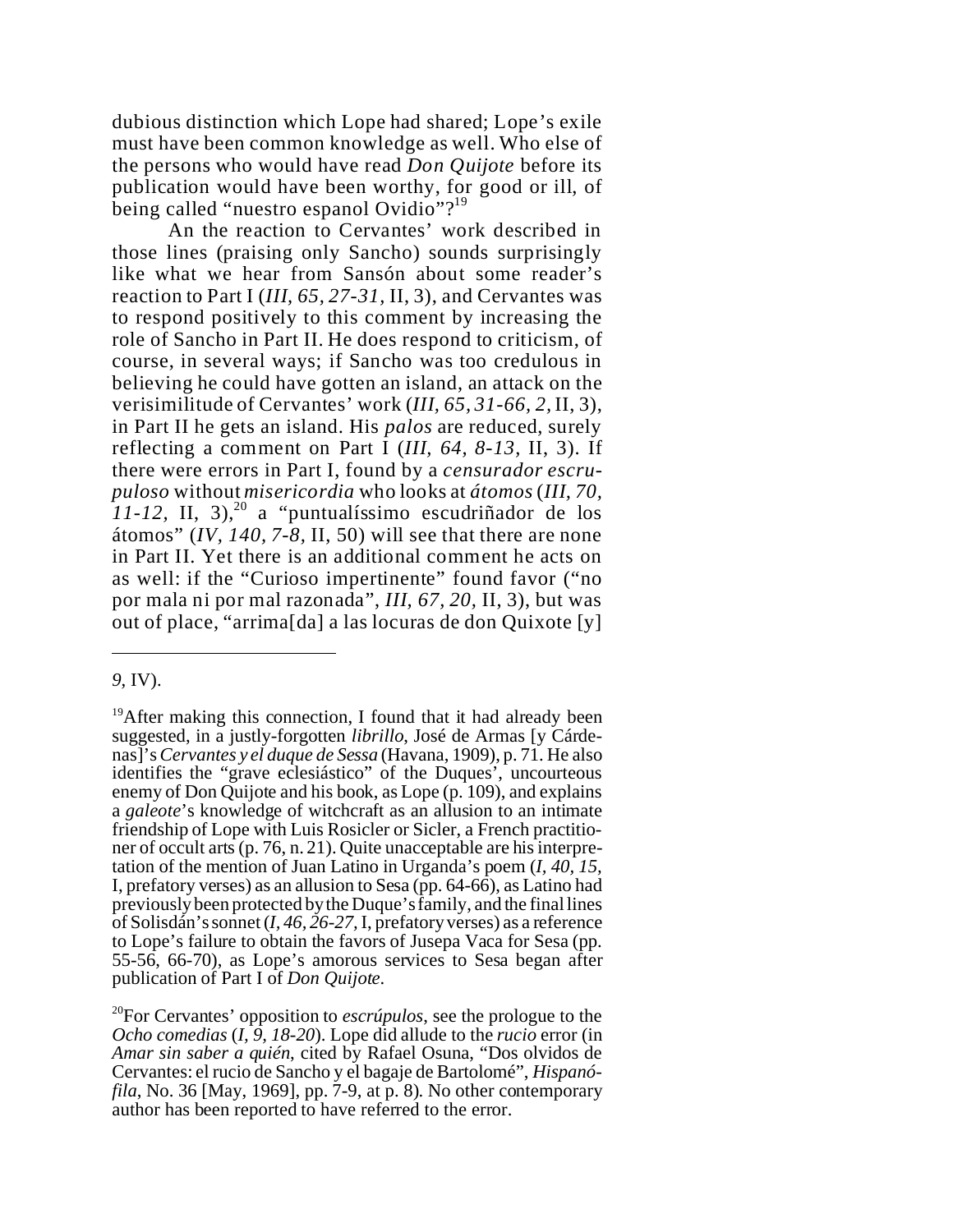a las sandezes de Sancho" (*IV, 65, 3-4,* II, 44), and not in its *lugar*, he will create more of such well-received pieces, but in the proper *lugar*, a separate book.

Who made this comment on the "Curioso impertinente"? We can not know, but it is very possible that it was Lope. Lope was pleased with Cervantes' *novelas*. "En [las novelas] no le faltó gracia y estilo a Miguel Cervantes", he said in the dedication to "Las fortunas de Diana".<sup>21</sup> Cervantes wanted "la opinión de los ingenios de España" (*Don Quijote, II, 353, 8,* I, 48), and what greater *ingenio* was there than Lope?

So it is a reasonable hypothesis that Lope's reaction to *Don Quijote* was a factor, even if it was not the only one, in Cervantes' decision to set aside the continuation of *Don Quijote*, begun in 1605,<sup>22</sup> and work on *novelas*. This was a wise decision, for it was the *Novelas ejemplares* which marked Cervantes permanently as a critical success, and made it possible for him to publish the *Parnaso* and, at long last, his *comedias*.

To return to Avellaneda. Lope and Cervantes were rivals; Lope had reason to feel Cervantes a threat to his prestige and his livelihood, and to feel offended by comments made in *Don Quijote*. It is plausible to suggest that Lope was the author not just of the prologue, but of the entire false *Quijote*; Avellaneda was a great admirer of Lope, and what greater admirer was there than Lope himself? Although I hasten to assure my readers that this identification will not stand, let me review the reasons why it is seemingly tenable.

The *Quijote* of Avellaneda is both explicitly and implicitly a reply to Cervantes' work. Avellaneda is out to show that he is a better writer, that he can beat Cervantes at writing a funny book. He intends to damage Cervantes economically ("quéxesse de mi trabajo por la ganancia que le quito de su segunda parte", I, 8, 8-9). And Avellaneda's book, everyone agrees, has considerable

<sup>21</sup>In *Novelas a Marcia Leonarda*, ed. Francisco Rico (Madrid: Alianza, 1968), p. 28.

 $^{22}$ It clearly reflects Cervantes' excitement over the success of Part I, and comments on it which were most likely made immediately after its publication. See "El rucio de Sancho y la fecha de composición de la Segunda Parte de *Don Quijote*", included in this volume.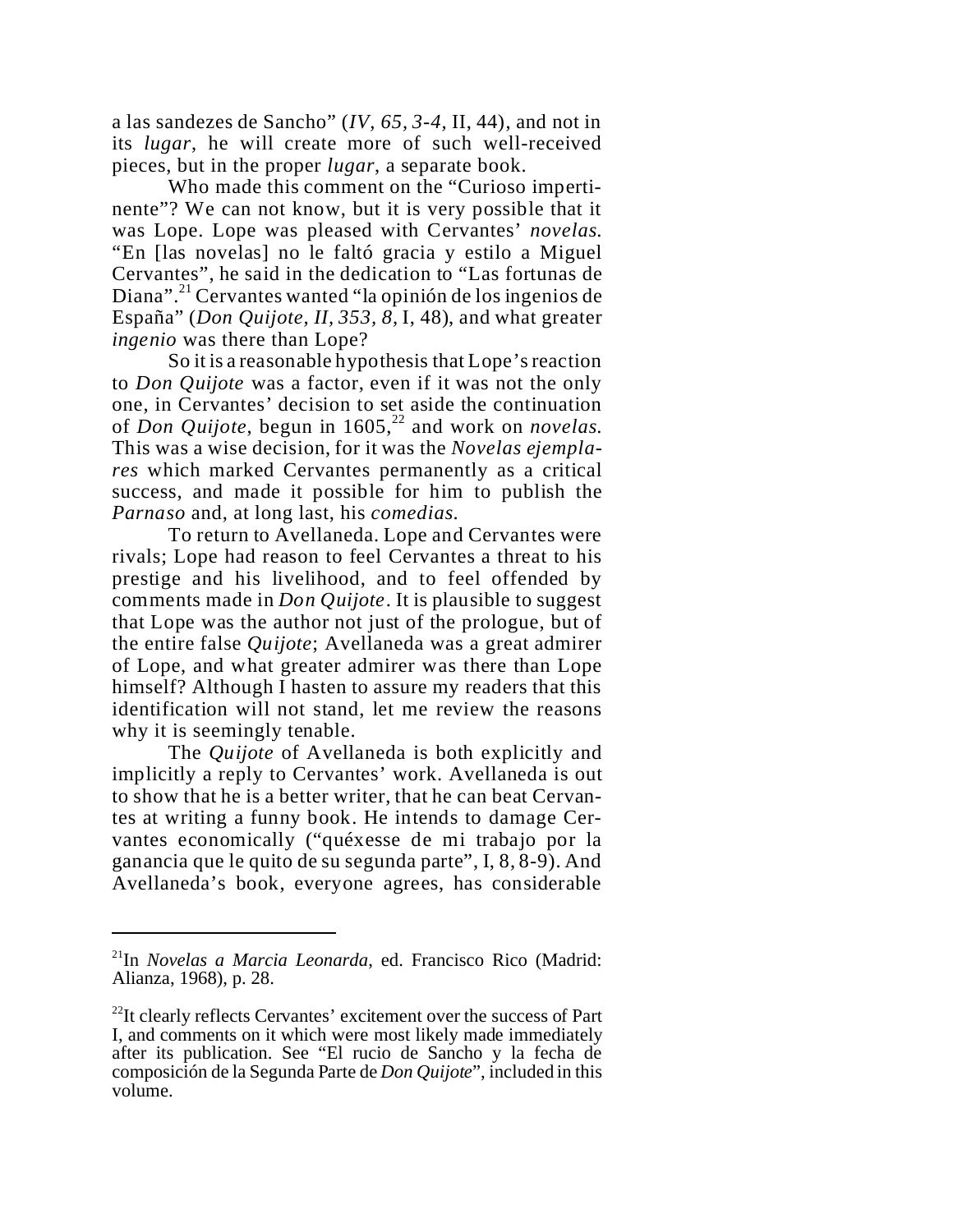merit. It was also the product of someone with some education, who like Lope shows it off, using Latin, for example, frequently. Avellaneda has less interest in literary theory than Cervantes, and more knowledge of *libros de caballerías*; he is more favorable both to the latter and to *romances*. Lope fits all of this.<sup>23</sup> While Cervantes' protagonist was crazy about women, in Avellaneda's work the protagonist is now "El caballero desamorado".

Lope frequently put other names on his writings. $^{24}$ More important, the *Quijote* of Avellaneda was published by Lope's publisher, Sebastián Cormellas, with a false imprint, $^{25}$  which at that time was highly unusual and may well reflect some pressure placed on Cormellas, pressure which Lope was in a good position to exert.

The extraordinary knowledge that Avellaneda had of Lope's life and works is easily explained if Lope is identified with Avellaneda. Menéndez Pelayo's argument that Lope could not be Avellaneda because this is not mentioned in the correspondence with Sesa<sup>26</sup> does not have much strength; his other pseudonyms are not mentioned there either, the correspondence does not often refer to literature, and Lope might well not have wanted to put such information even in a private letter. Avellane-

 $^{23}$ Lope is the only writer of the first half of the seventeenth century to praise *libros de caballerías*, in the prologue to *El desconfiado*  $(1620;$  the passage is quoted in the introduction to my edition of the *Espejo de príncipes y cavalleros*, Clásicos castellanos, 193-98 [Madrid: Espasa-Calpe, 1975], I, L, n. 49). On Lope and *romances*, see "The *Romance* as Seen by Cervantes", in this volume.

<sup>24</sup>S. Griswold Morley, *The Pseudonyms and Literary Disguises of Lope de Vega*, University of California Publications in Modern Philology, 33, No. 5 (Berkeley and Los Angeles: University of California Press, 1951).

<sup>25</sup>Francisco Vindel, *La verdad sobre el falso "Quijote"* (Barcelona: Antigua Librería Babra, 1937). I have not seen Francisco Giraldos, *Acerca de "La verdad sobre el falso 'Quijote'", de Francisco Vindel. ¿Dónde se imprimió el "Quijote" de Avellaneda?* (Barcelona, 1940, 15 pp.)

 $^{26}$ In the introduction to his edition of Avellaneda, reprinted in *Estudios y discuros de crítica histórica y literaria* I, edición nacional (Madrid: CSIC, 1941), 365-420, at pp. 386-87.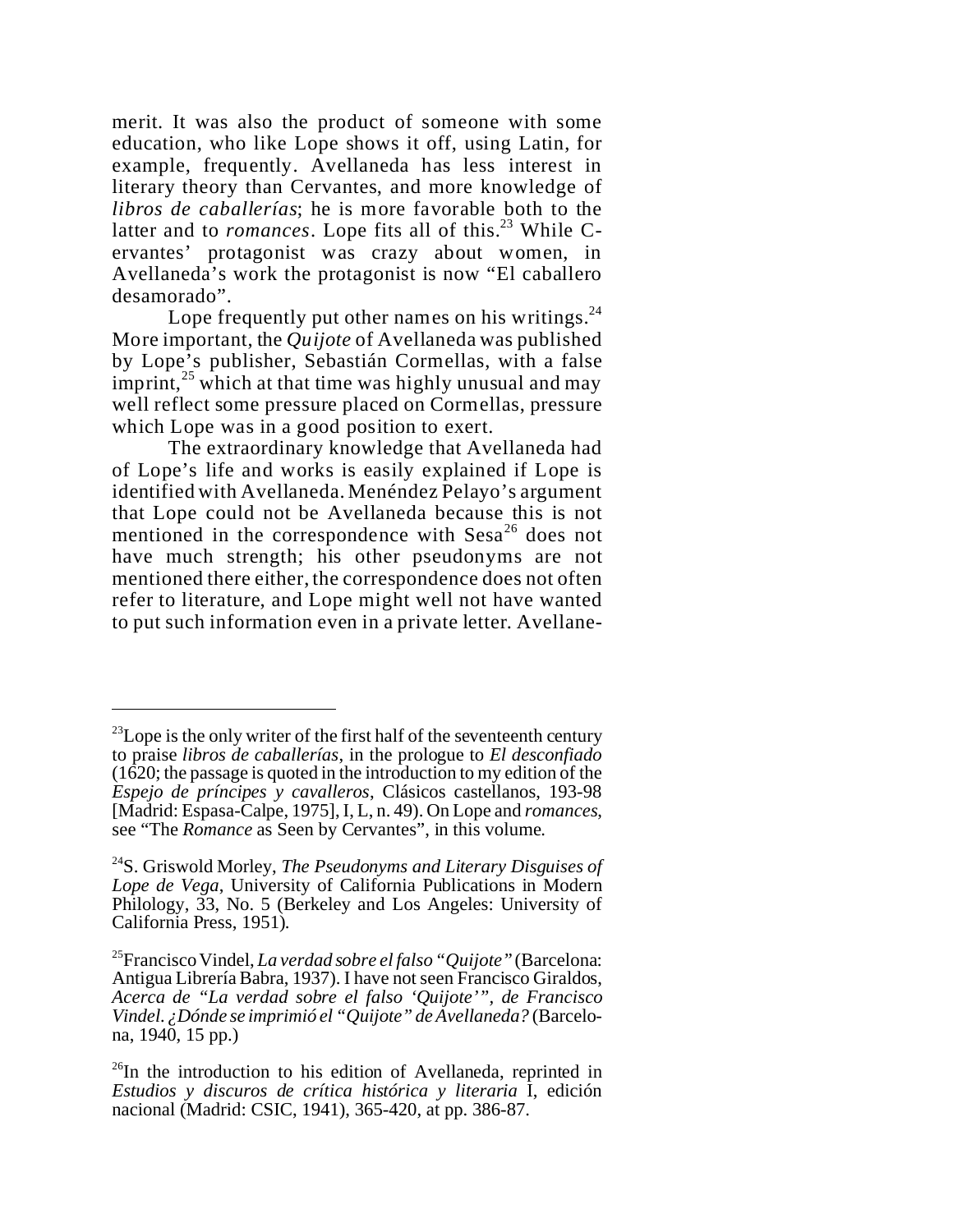da shows knowledge of Zaragoza, $^{27}$  but it is not impossible to argue that Lope sought out knowledge about this area which, so far as is known, he never visited; he did do so with Lérida.<sup>28</sup> According to Cervantes (*Don Quijote, IV, 249, 13-14,* II, 59), Avellaneda had Aragonese characteristics in his language, yet these are far from definitive evidence; even Aragonese scholars do not agree on what they were. <sup>29</sup> Avellaneda's *Quijote* has a false author's name and a false imprint; its language could also be counterfeited, and Lope, who used dialectal speech in his plays, was sophisticated enough to have done that. Such a use of language, and the references in the prologue to the "ostentación de sinónimos voluntarios" (I, 9, 11-10, 1) and the offense to someone other than Lope (I, 9, 1-3), could be an attempt to direct suspicion onto someone else, specifically to Pasamonte, an Aragonese who is the only person attacked by name in Part I. Pasamonte's *Vida* is an incompetent work, compared with the *Quijote* of Avellaneda, and it is arguable that rather than being Avellaneda, Pasamonte was someone Cervantes and other readers were intended to *suspect* of being Avellaneda; creating such a false scent was not beneath Lope either.

Yet, as already stated, this identification of Avellaneda with Lope will not stand. The linguistic and stylistic differences between Avellaneda's text and prologue, much less other writings of Lope, are evident even on superficial examination. A means of quantifying the linguistic difference has been developed by Manuel Criado de Val; $^{30}$  it consists of examining the author's

<sup>27</sup>Riquer, *Cervantes, Avellaneda y Passamonte*, pp. 100-04.

<sup>28</sup>A.M. Parramón y Doll, "Lérida en el teatro de Lope. La comedia de *El molino*", *Ilerda*, 14-15 (1956-57), 159, cited by Francisco Márquez Villanueva, "Lope, juez de la justicia catalana", *Actes del*  $segon$  col·loqui d'estudis catalans a Nord-Amèrica, ed. Manuel Duran, Alberto Porqueras Mayo, and Josep Roca-Pons (Montserrat: Publicaciones de l'Abadia de Montserrat, 1982), pp. 425-43, at p. 429, n. 2.

 $29$ See the comments and references of Riquer in his introduction, pp. li-lxxix, especially pp. lxi-lxiii, and those of Fernando García Salinero in his, Clásicos Castalia, 41 (Madrid: Castalia, 1972), pp. 19-20, and his "El lenguaje es aragonés…", *Anales cervantinos*, 16 (1977), 247-48.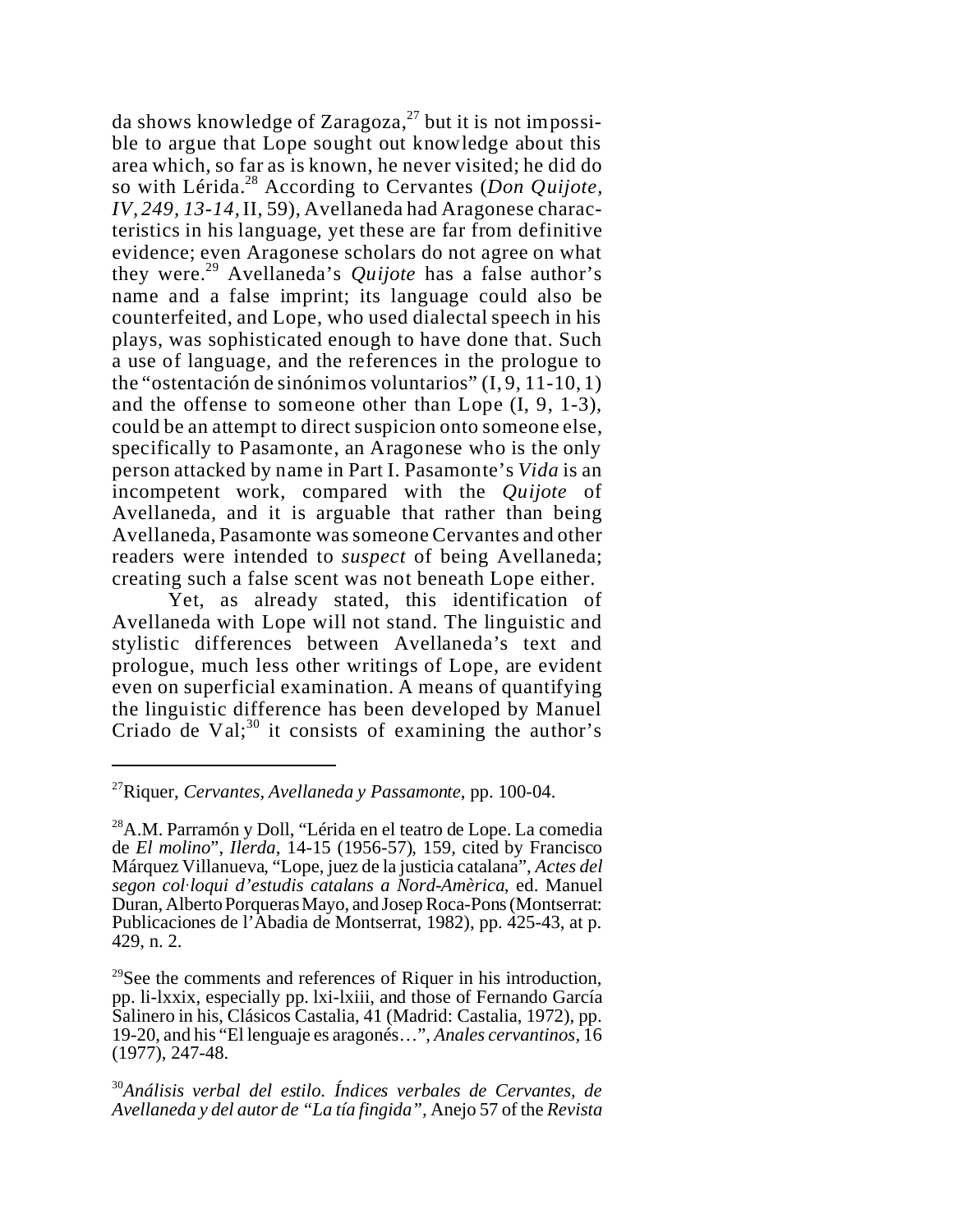conditional verb forms, especially the ratio of *-ra* and *-se* imperfect subjunctives. No one, in an attempt to disguise authorship, would deliberately alter the use of these verb forms.

Here are some figures, partly taken from Criado de Val and partly of my own collection, of the use of conditional verb forms by Lope, Avellaneda, and Ginés Pérez de Hita, tha latest candidate proposed for the identification of Avellaneda:<sup>31</sup>

|                                                 | $-se(A)$ | $-ra(B)$ | <u>B</u><br>A | -re | -ría |
|-------------------------------------------------|----------|----------|---------------|-----|------|
| El peregrino en su patria,<br>Book I            | 58%      | 26%      | 40%           | 3%  | 14%  |
| Las fortunas de Diana                           | 51%      | 32%      | 62%           | 3%  | 14%  |
| Guzmán el bravo                                 | 45%      | 32%      | 71%           | 12% | 12%  |
| Quijote of Avellaneda,<br>Chapters $1-2^{32}$   | 58%      | 19%      | 33%           | 8%  | 15%  |
| Id., "Los dos felices"<br>amantes"              | 65%      | 12%      | 19%           | 8%  | 14%  |
| Guerras civiles de Granada, 51%<br>Chapters 1-4 |          | 25%      | 49%           | 5%  | 19%  |

It will be observed that both Lope and Pérez de Hita use far more "r" forms of the imperfect subjunctive, in proportion to the "s" forms, than does Avellaneda. And that settles the matter: neither Lope nor Pérez de Hita was Avellaneda.

There is, however, another candidate for the identity of Avellaneda who has recently been proposed, who was not previously considered because his existence was unknown until the twentieth century. That person is Jerónimo de Pasamonte, author of the *Vida y trabajos de Jerónimo de Pasamonte*, which Raymond Foulché-Delbosc published in  $1922.^{33}$ 

*de Filología Española* (Madrid, 1953).

 $32$ Nicolás Marín, "Piedra", p. 259, has obtained the same results from an examination of other chapters.

<sup>33</sup>*Revue Hispanique*, 55 (1922), 311-446. On the basis of this edition José María de Cossío included Pasamonte's *Vida* in his

<sup>31</sup>Eulalia Hernández Sánchez, "Pérez de Hita y Avellaneda: Algunos aspectosléxicos de la maurofilia", pp. 857-64, and Manuel Muñoz Barberán, "Posibles alusiones a la persona y la obra de Ginés Pérez de Hita en los libros de Cervantes", pp. 865-77 of *Cervantes. Su obra y su mundo. Actas del I congreso Internacional sobre Cervantes*, ed. Manuel Criado de Val (Madrid: Edi-6, 1981). Muñoz Barberán also defends the theory of Pérez de Hita's authorship in *La máscara de Tordesillas* (Barcelona: Marte, 1974).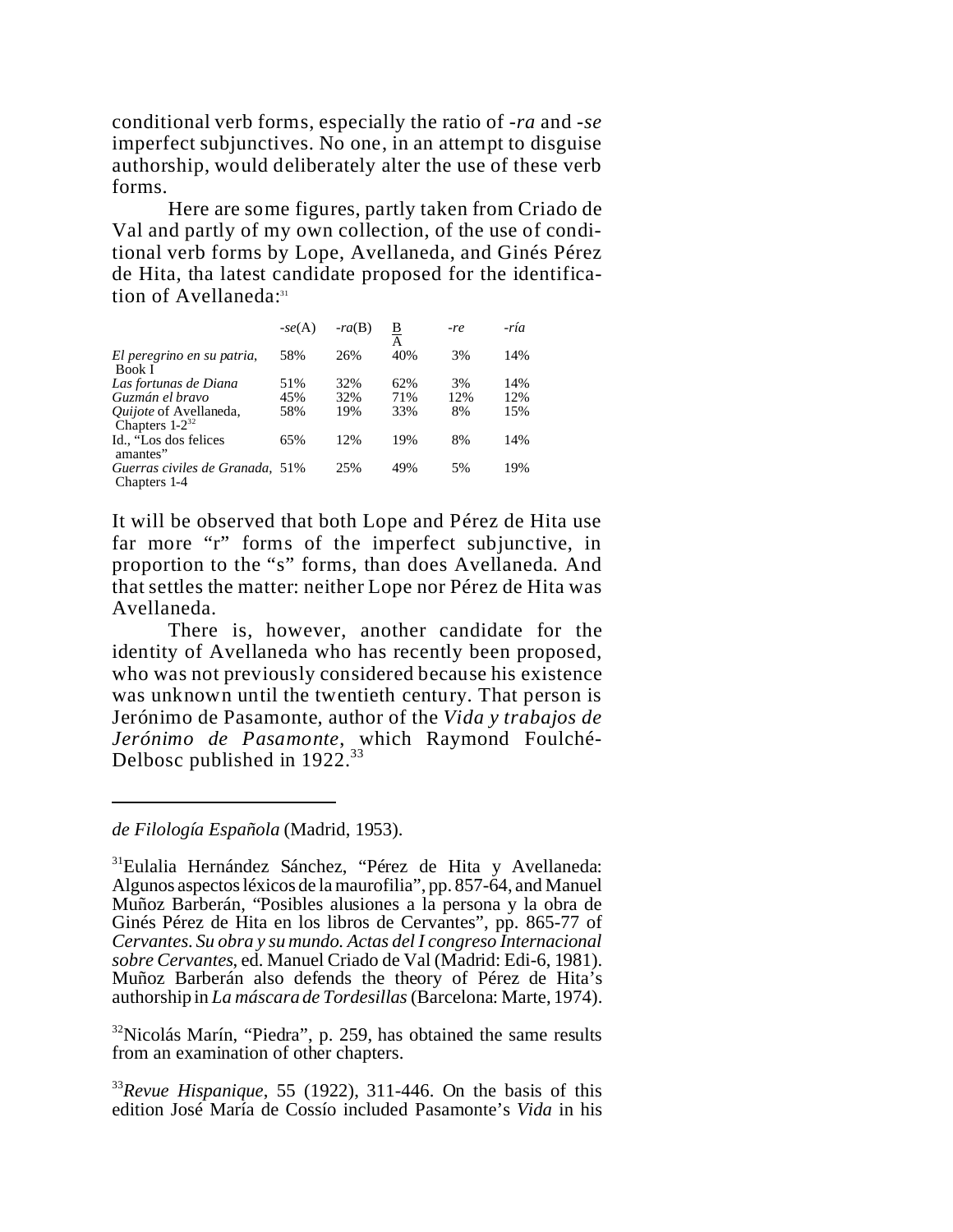Jerónimo de Pasamonte is clearly the person behind the *galeote* Ginés de Pasamonte of Cervantes. Both are authors of a *Vida*. Both have been galley slaves; both speak several languages; both have a defect in their vision; both are devout. To these similarities, examined by Alois Achleitner and Olga Kattan, <sup>34</sup> I can add that Ginés has extra chains (*I, 396, 19-31,* I, 22), as did Jerónimo (Chapter 23); Ginés complains that he is gratuitously "desdichado…porque siempre las desdichas persiguen al buen ingenio" (*I, 309, 9-11,* I, 22), and Jerónimo tells us of an incredible series of misfortunes, all of which are, in his view, gratuitous and in no way the consequence of any of his own actions.

Martín de Riquer has proposed, though cautiously, that Jerónimo de Pasamonte was Avellaneda.<sup>35</sup> This identification is so plausible that I will endorse it as correct; Pasamonte satisfies every criterion ever proposed for the identification of Avellaneda, and passes with flying colors the linguistic test applied to Lope's candidacy.

Cervantes, for whatever reasons, tells us that Avellaneda was Aragonese, and Jerónimo was Aragonese, and proud of it (Chapters 34 and 59); a significant portion of his *Vida* takes place in Aragón. In the *Quijote* of Avellaneda "Santo Domingo, los dominicos y el Rosario casi son una obsesión", and in the *Vida* of Pasamonte "Santo Domingo y los dominicos son citados casi en cada página y tal era su devoción al Rosario que afirma que rezaba cinco diarios y, en algunas ocasiones, hasta quince".<sup>36</sup> And Avellaneda complains, in his prologue,

*Autobiografías de soldados* (*siglo XVII*), *Biblioteca de autores españoles*, 90 (Madrid: Atlas, 1956), pp. 5-73, with an introduction on pp. vii-x. I have given chapter rather than page references, so that either edition may be consulted.

<sup>34</sup>Alois Achleitner, "Pasamonte", *Romanische Forschungen*, 62 (1950), 77-79, translated in *Anales cervantinos*, 2 (1952), 365-67; Olga Kattan, "Algunos paralelos entre Gerónimo de Passamonte y Ginesillo en el *Quijote*", *Cuadernos hispanoamericanos*, No. 244 (April, 1970), 190-206.

<sup>35</sup>"El *Quijote* y los libros", *Papeles de Son Armadans*, 54 (1969), 5- 24.

<sup>36</sup>Riquer, "Libros", p. 22; más extensamente, *Cervantes, Passamonte y Avellaneda*, pp. 105-13.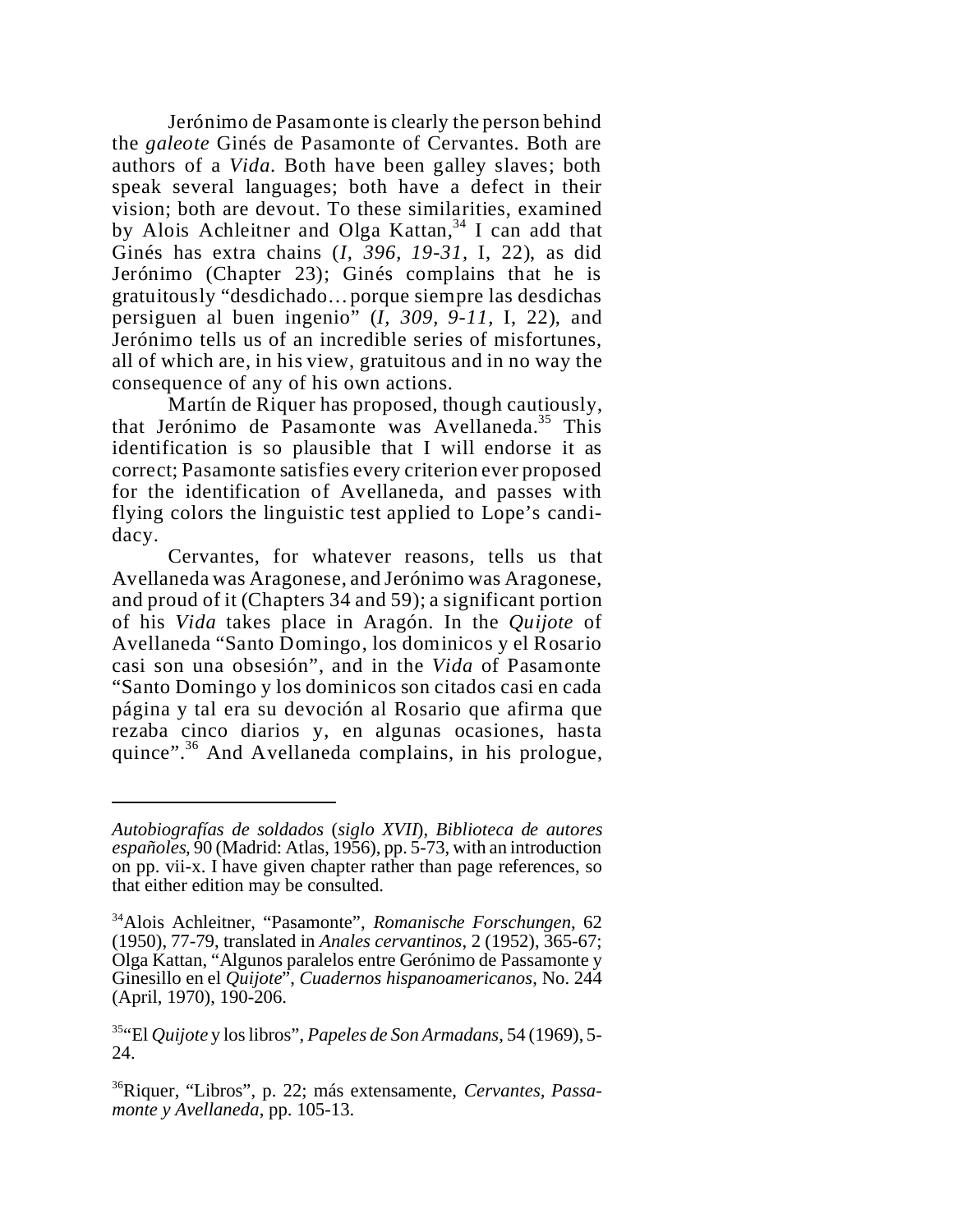that Cervantes had ostentatiously used "sinónimos voluntarios" in Part I of *Don Quijote* (I, 9, 11-10, 1), in which the name Ginés de Pasamonte is converted to Ginesillo de Parapilla, to Ginés' irritation (*I, 307, 10-31* and *314, 2-10*, I, 22), certainly an example of a *sinónimo voluntario*. 37

Riquer has also pointed out that Pasamonte omits "artículos", which Cervantes mentioned as a characteristic of Avellaneda's language.<sup>38</sup> And when we examine the imperfect subjunctive formsin Pasamonte's *Vida*, we find that he, like Avellaneda, has a low proportion of "r" forms:

|                                                      | $-se(A)$ | $-ra(B)$ |     | $-re$ | -ría |
|------------------------------------------------------|----------|----------|-----|-------|------|
| Vida de Jerónimo de<br><i>Pasamonte, 1-20, 58-60</i> | 71%      | 10%      | 14% | 4%    | 14%  |

No one of these pieces of evidence alone would be sufficient. But taken together, they form a case which is extremely strong. Pasamonte, portrayed by Cervantes as an aspiring but incompetent author, "buena voya [rower]" as Avellaneda calls him at the very beginning (I, 23, 8), was Avellaneda. Furthermore, it is very likely that Cervantes knew this, since he tells us that he knew Avellaneda was a pseudonym and was not from Tordesillas (*Don Quijote, III, 27, 6-8,* II, Prologue; *III, 28, 29-31,* II, Prologue; *IV, 405, 17,* II, 74), and shows in Part II, Chapter 62 that he knew that the book had been printed in Barcelona.

It is appropriate, then, for us to look at Pasamonte, the man and the character, to see what can be found that is relevant to Cervantes. It should be noted, first of all, that Ginés is the most problematical character of *Don Quijote*; it is *his* theft of the donkey which is missing, 39

<sup>37</sup>Ángel Rosenblat, in *La lengua del "Quijote"* (Madrid: Gredos, 1971), pp. 116-30, proposes that "sinónimos voluntarios" refers to Cervantes' use of pairs of similar words, a frequent characteristic of his style. Yet this stylistic device, common to many writers, as Rosenblat himself admits (p. 120), would not explain Avellaneda's anger.

<sup>&</sup>lt;sup>38</sup>For a more extensive discussion of the Aragonese features of both Avellaneda and Pasamonte, see Riquer, *Cervantes, Passamonte y Avellaneda*, pp. 141-58 y 161.

<sup>&</sup>lt;sup>39</sup>For the circumstances of the theft, see Geoffrey Stagg, "Revision" in *Don Quixote*, Part I", in *Hispanic Studies in Honour of I. González Llubera* (Oxford: Dolphin, 1959), pp. 347-66, at pp. 360-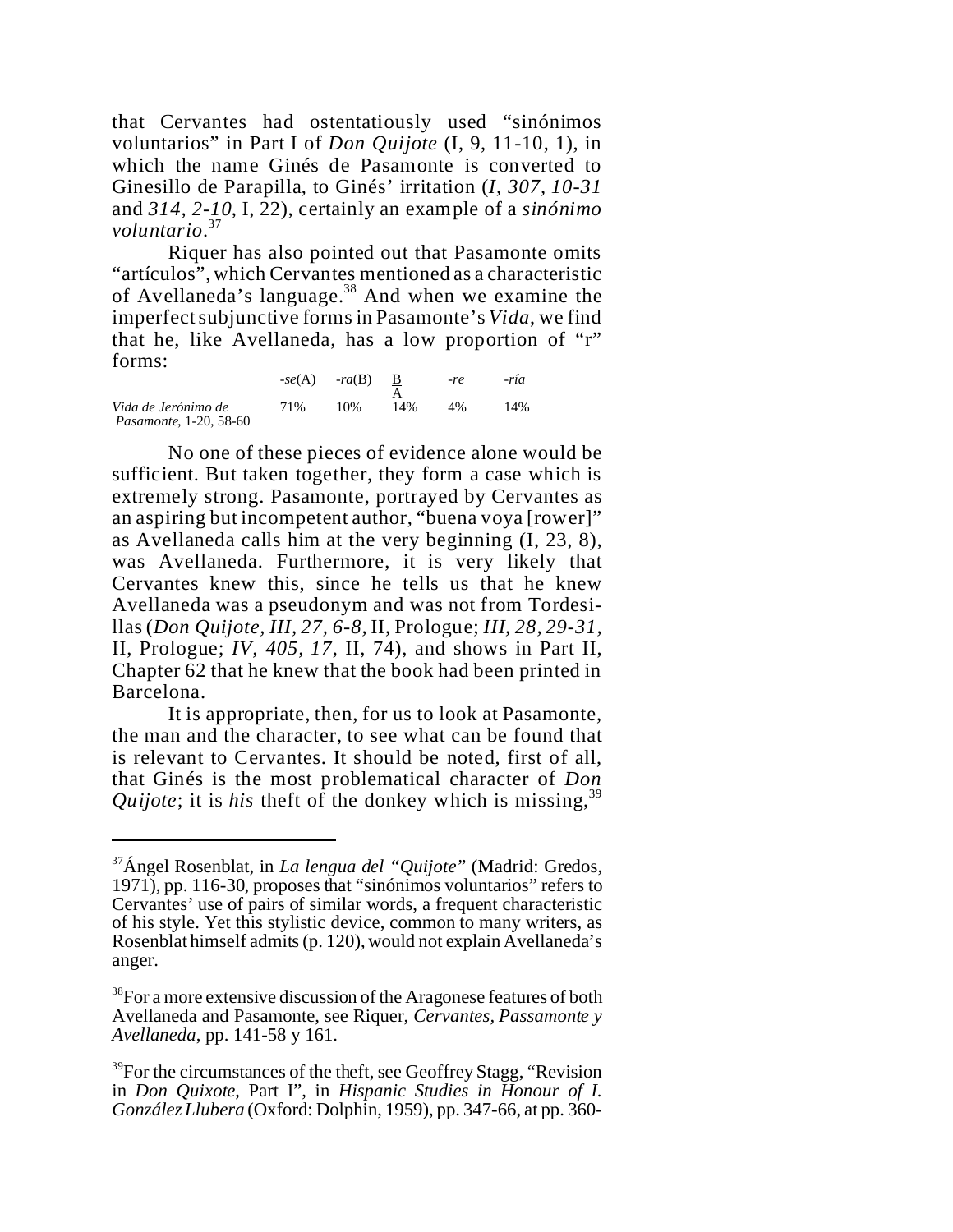with a glaring inconsistency in the narration as the result. He is also the character who changes the most; his transformation from a strong-willed, ungrateful criminal to the inoffensive puppeteer Maese Pedro, whom Don Quijote and Sancho do not recognize, is abrupt and unsatisfying. Maese Pedro's fame in the "*Mancha* de Aragón" (*III, 318, 19,* II, 25; emphasis added) is irreconcilable with the short time that has passed since Ginés' freedom from chains in Part I. He appears at a critical juncture in Part II, as well, in which large amounts of territory are passed over in silence, and Don Quijote and Sancho have an adventure, the *barco encantado*, which seems out of contest; I have suggested this as the point at which the text was set aside and picked up years later.<sup>40</sup>

Cervantes portrays Pasamonte as a "grande bellaco", "ladrón de más de la marca", with "más delitos que todos los otros [galeotes] juntos", "nada bien sufrido" (*I, 306, 32-302, 2, 307, 21, 314, 6*, I, 22), and as an "embustero y grandíssimo maleador" (*III, 73, 13-14,* II, 4). Pasamonte, on the other hand, portrays himself as the innocent victim of an awesome number of "traiciones", as well as an honest, devout, clean-living soldier. Which has the most claim to our credence? I believe that Cervantes, so concerned with truth, is clearly the one who deserves it; he has little reason to deceive us, and Pasamonte is the author of the biggest deception in Spanish literature. It is not certain that Cervantes had read Pasamonte's *Vida*; at *III, 431, 12-14*, II, 27 we find that the "infinitas vellaquerías y delitos" of Ginés "fueron tantos y tales, que él mismo compuso un gran volumen contándolos", and Jerónimo's life is not a history of *bellaquerías*, but of *trabajos*. Yet it must be pointed out as well that in the *galeotes* episode, Ginés says of his *Vida* that it "trata verdades, y que son verdades tan lindas y tan donosas, que no puede aver mentiras que se le igualen" (*I, 308, 15-*

<sup>61.</sup>

 $40$ In the following article in the present volume. This thesis is supported by Nicolás Marín, "Camino y destino aragonés de Don Quijote", *Anales cervantinos*, 17 (1978), 54-66; also "Cervantes frente a Avellaneda: La duquesa y Bárbara", *Cervantes y su mundo*, pp. 831-35, and "Reconocimiento y expiación. Don Juan, Don Jerónimo, Don Álvaro, Don Quijote", in *Estudios sobre literatura y arte dedicados al profesor Emilio Orozco Díaz*, recogidos y publicados por A. Gallego Morell, Andrés Soria y Nicolás Marín (Granada: Universidad de Granada, 1979), II, 323-42.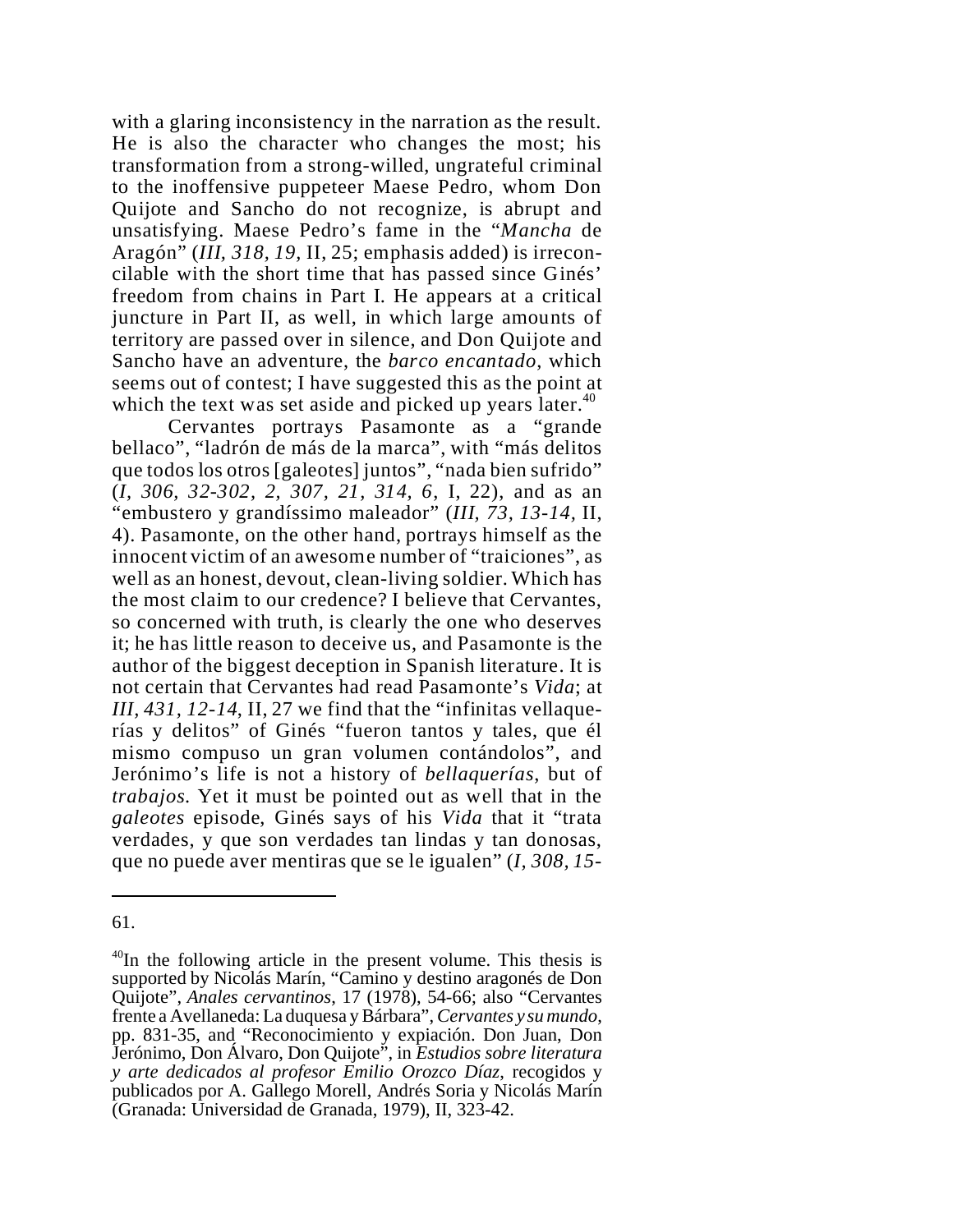*18,* I, 22). This is a significant statement to find in the work of an author, Cervantes, who believed that a book should indeed contain "verdades lindas y donosas", and that such would be superior to *mentiras*. That no comment on this is made in the text, that no one says that it is a shame for such a truthful, and therefore virtuous, author to be sent to the galleys, implies that Pasamonte's *Vida* is anything but true, that it is full of *mentiras*.

That Pasamonte's *Vida* can not be accurate, that he does not portray himself truthfully, is a conclusion which easily impresses itself on the reader. In the letters accompanying the *Vida*, for example, we find that it was sent to the ecclesiastical authorities in Naples for inspection, as Jerónimo had been accused of heresy; there is nothing whatsoever in his self-presentation that explains this accusation. Randolph D. Pope, in his study of Spanish autobiographies, suggests that Pasamonte may have been mentally  $i\prod_{i=1}^{n}$  Pope also experienced "dudas... sobre la sinceridad de la vida religiosa de Pasamonte" (p. 132), who portrays himself waiting at the church door for it to be unlocked, and remaining "dos o tres horas…de rodillas oyendo missas y rezando" (Chapter 34), scarcely normal conduct even in the passionately religious Golden Age Spain. And finally, comparing Pasamonte's *Vida* with other Spanish autobiographies of the period, Pope finds his to be the most literary (p. 139).

Every reader of Pasamonte's *Vida* notices the surprising parallels between his life and that of Cervantes. Both were soldiers, and both were wounded by an "arcabuzazo" (prologue to the *Novelas ejemplares; Vida*, Chapter 17). Both participated in Lepanto, though Pasamonte offers us no description of that celebrated battle. Both were taken captive, and spent years in captivity, though Pasamonte, while offering us much less descriptive detail, claims to have spent many more than Cervantes, eighteen years, more than any captive who did

<sup>41</sup>*La autobiografía española hasta Torres Villarroel* (Bern: Herbert Lang, and Frankfurt: Peter Lang, 1974), p. 131; Pasamonte's *Vida* is discussed on pp. 124-40). Benito Sánchez Alonso describes Pasamonte's "temperamento" as "enfermizo" ("La literatura histórica en el siglo XVI", in *Historia general de las literaturas hispánicas*, III, reimpresión [Barcelona: Vergara, 1968], p. 333).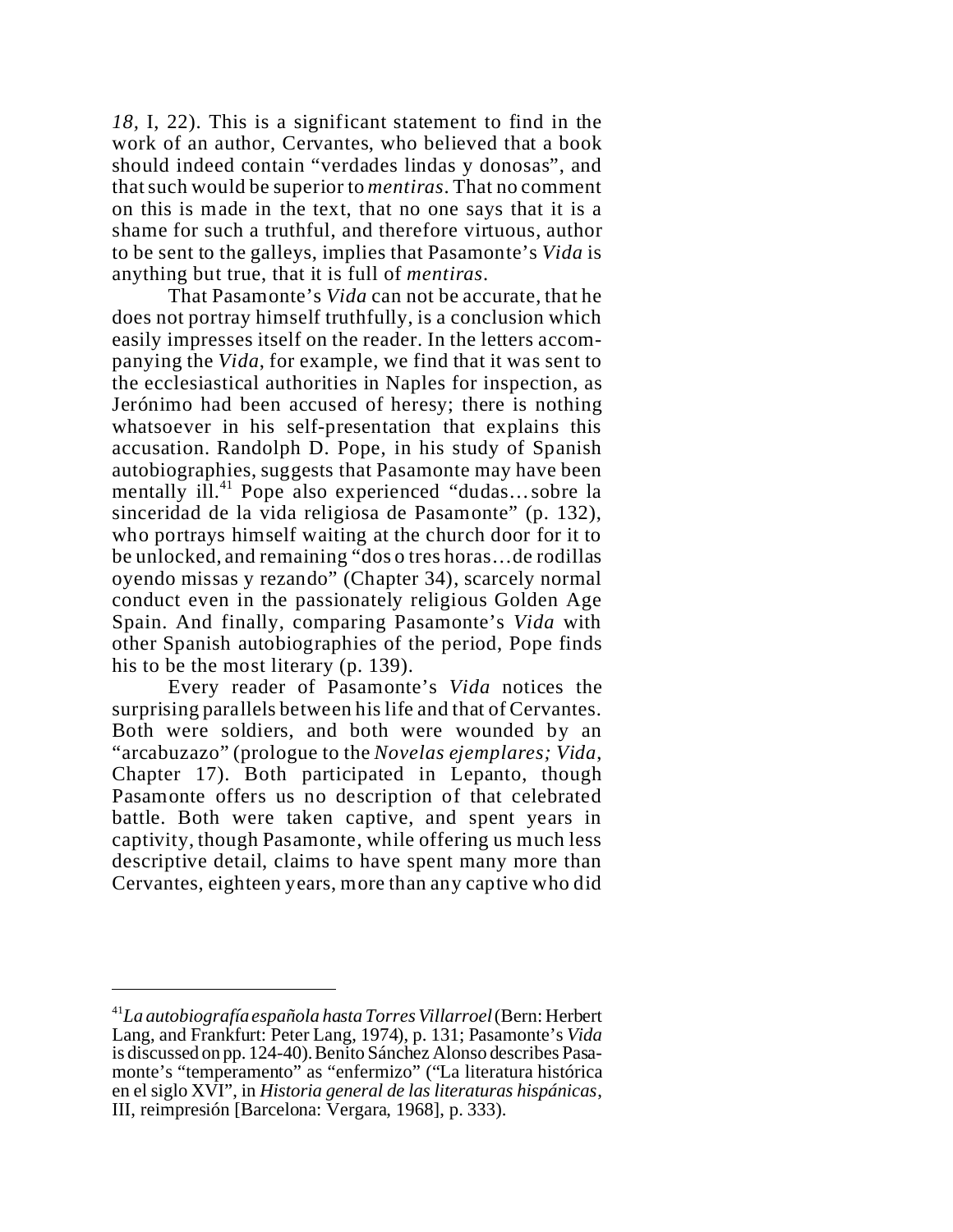not abandon his religion.<sup>42</sup> Both were even kept in a *baño* (*Vida*, Chapter 26). Both organized unsuccessful escapes, and when recaptured offered to take sole responsibility. Both unsuccessfully sought official recompense for their travails.

We have already seen that Pasamonte took material from Cervantes in writing his continuation of *Don Quijote*; he may well have done the same in his autobiography. Cervantes was obviously very public about his military career, as he used it so often in his works; he must have talked about it frequently, in response to the inquiries his injured hand would naturally provoke.

What was it that led Cervantes to include Pasamonte in *Don Quijote*, to remove the episode in which he was to be portrayed as a thief before our eyes, to recast him as a puppeteer? What is the meaning of the epithet *Ginesillo de Parapilla* (*I, 307, 11-31,* I, 22)? There are no answers to these questions; we will probably never know what Pasamonte's true life was or what crimes, if any, he committed. There is only the hint in the text that Cervantes had befriended him, as Don Quijote did, and that his help was poorly repaid.<sup>43</sup> "El hazer bien a villanos es echar agua en la mar", says Don Quijote (*I, 316, 8-9,* I, 23); Don Quijote's action in setting him free "después le fue mal agradecido y peor pagado" (*III, 340, 25-26,* II, 27). The evil of ingratitude is insisted on in *Don*

<sup>42</sup>George Camamis, *Estudios sobre el cautiverio en el Siglo de Oro* (Madrid: Gredos, 1977), p. 205. Camamis merely says that Pasamonte's Christian captivity was "uno de los cautiverios más largos", but he does not cite any longer example.

<sup>43</sup>There are two allusions to possible crimes of Pasamonte in *Don Quijote*, for neither of which there is any substantiation. The first is Cervantes' description of Avellaneda as someone who "no ossa parecer a campo abierto y al cielo claro, encubriendo su nombre, fingiendo su patria, *como si huviera hecho alguna traición de lesa magestad*" (*III, 28, 29-32,* II, Prologue; emphasis added). The second is Don Quijote's statement in the chapter in which we meet Ginés that "suelen hazer algunas mugerzillas simples y algunos embusteros vellacos…algunas misturas y venenos con que buelven locos a los hombres" (*I, 305, 3-6,* I, 22); Ginés is immediately and repeatedly called both "embustero" and "bellaco" (*I, 307, 2; 307, 27; I, 309, 12*, all from I, 22; *I, 495*, I, 23, interpolated passage; *III, 73, 13,* II, 4; *III, 341, 12,* II, 27). Pasamonte portrays himself as poisoned and temporarily maddened by a *mujercilla*; Kattan (pp. 201-02) suggests this as a source of the poisoning in "El licenciado Vidriera".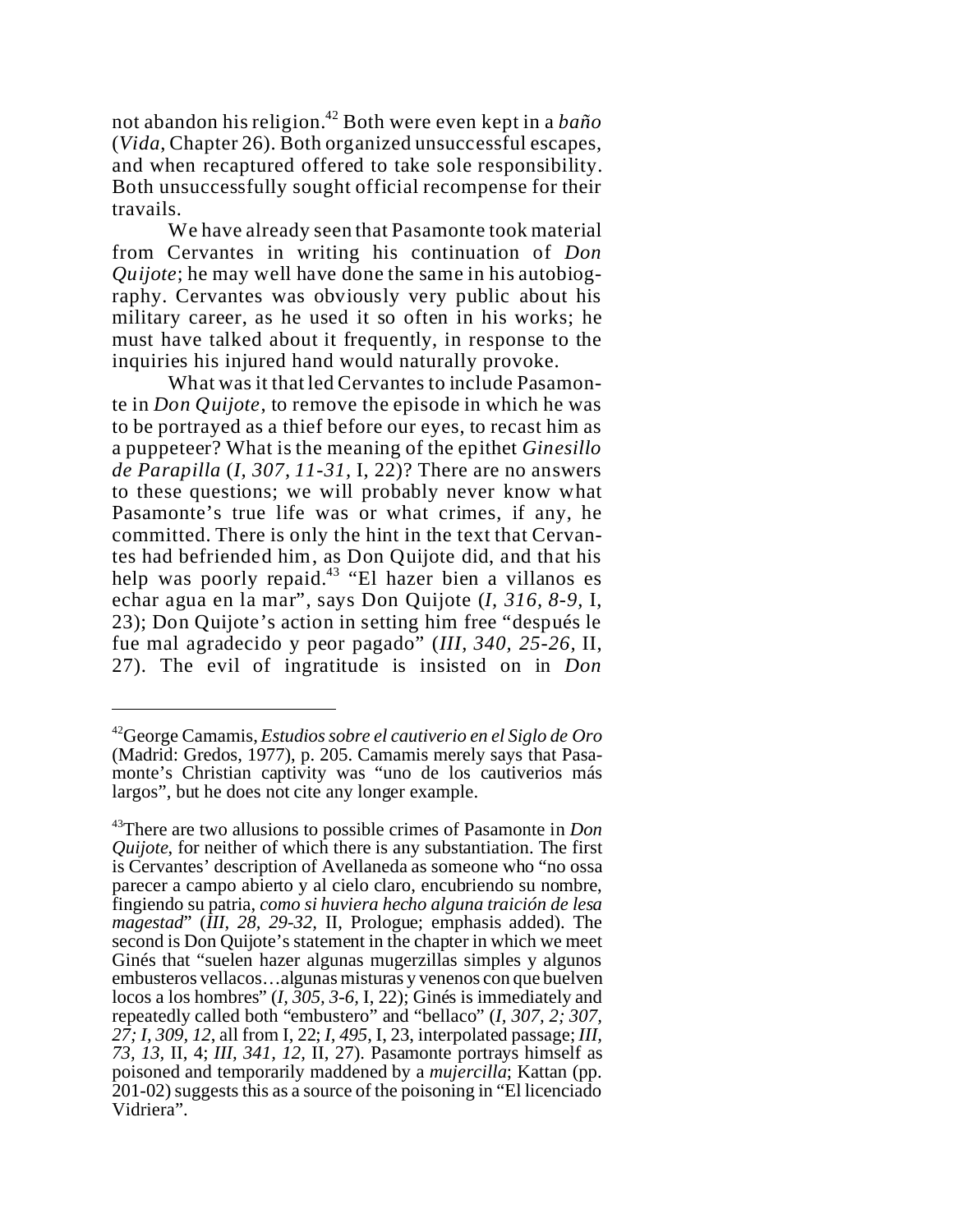*Quijote*; <sup>44</sup> I would not go so far as to suppose, with Achleitner, that Pasamonte was one of those Cervantes had helped to escape from captivity. Yet it is at least a possibility that Cervantes had helped Pasamonte, and was then treated shabbily by him, as Don Quijote was.

It is also worth suggesting that Cervantes was told or pressured to alter his treatment of Pasamonte, removing the theft of the donkey and changing him to a harmless, yet in Cervantine terms still a pernicious character.<sup>45</sup> Pasamonte did have the influence necessary to get his book published, and in a highly unusual fashion. The printer who issued it with a false imprint, an act which carried some risk, was Lope's printer, Sebastián Cormellas of Barcelona, as Cervantes seemingly points out by portraying the printing of Avellaneda's work during Don Quijote's visit to the Barcelona print ship. The attribution to Lope of the prologue to the *Quijote* of Avellaneda has been strongly argued. Lope, then, presumably helped Pasamonte. Yet there is another person who helped his as well, of the house whose name is the one known like between Pasamonte, Lope, and Cervantes: Lemos. According to his *Vida*, Pasamonte received considerable assistance from the Conde de Lemos, father of the count who assisted Cervantes;<sup>46</sup> it is often forgotten that Lope, prior to entering the service of the Duque de Sesa, was secretary to Cervantes' future patron.

 $44$ "De gente bien nacida es agradecer los beneficios que reciben, y uno de los pecados que más a Dios ofende es la ingraitud" (*I, 312, 27-29,* I, 22); "siempre los malos son desagradecidos" (*I, 495*, I, 23, interpolated passage); "la ingratitud es hija de la sobervia, y uno de los mayores pecados que se sabe, y la persona que es agradecida a los que bien le han hecho da indicio que también lo será a Dios, que los hombres cometen, aunque algunos dizen que es la soberbia, yo digo que es el desagradecimiento, ateniéndome a lo que suele dezirse: que de los desagradecidos está lleno el infierno" (*IV, 237, 3-7,* II, 58); "bien puede ser que un cavallero sea desamorado; pero no puede ser, hablando en todo rigor, que sea desagradecido" (*IV, 337, 6-8,* II, 67).

<sup>&</sup>lt;sup>45</sup>Maese Pedro first obtains money by deception (his monkey), as the text carefully explains to us, and then ignorantly presents information taken from *romances* as historical. (See "The*Romance* as Seen by Cervantes", in the present volume.)

 $^{46}$ It is curious that the imaginary author of Avellaneda's prefatory sonnet, "el menguado entre los rudos", has the same name as Cervantes' patron: Pe[d]ro Fernández.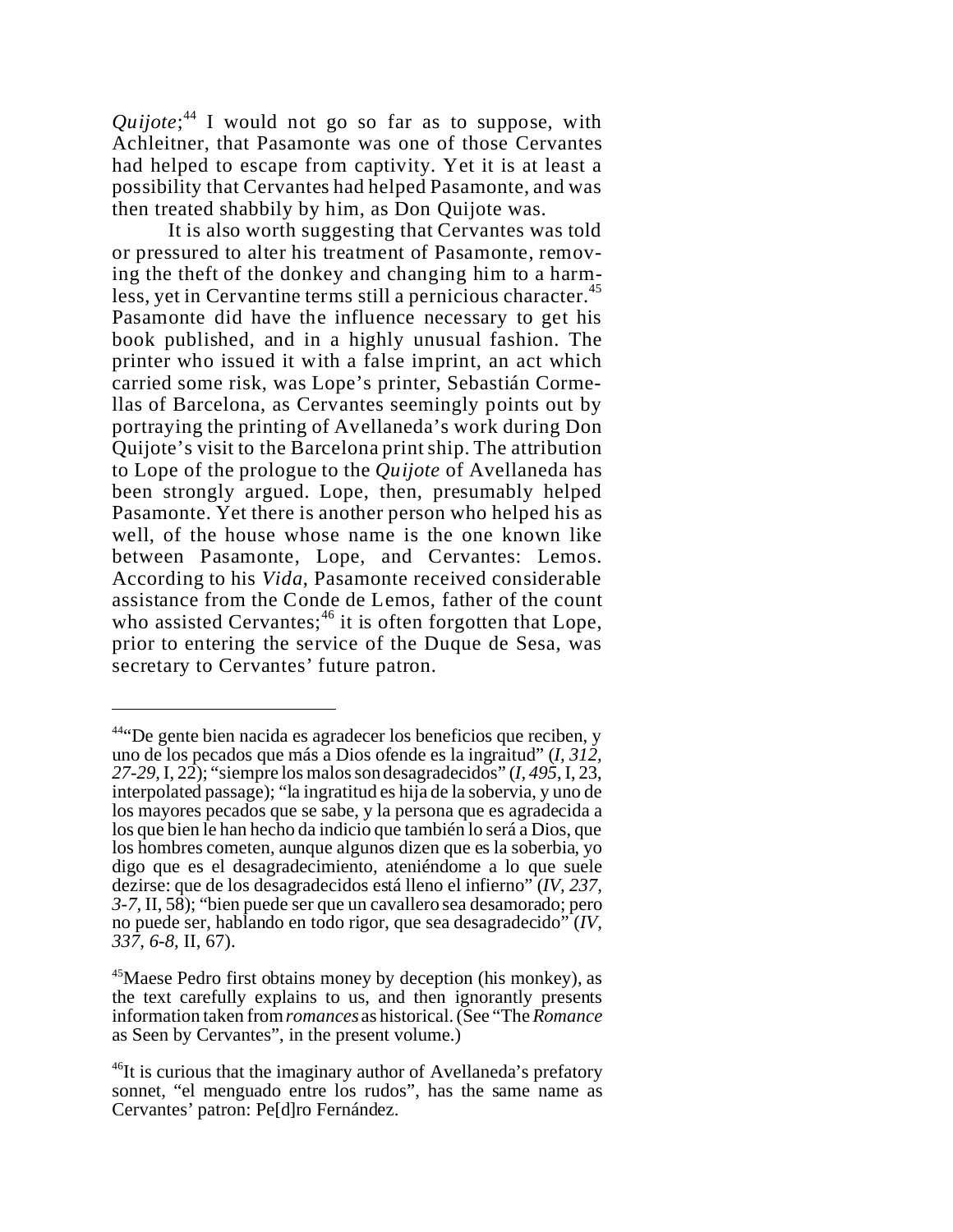Cervantes' association with Lemos is, of course, not known at that time. There are still a number of unexplained, and perhaps inexplicable, mysteries surrounding Pasamonte; the most troubling of these is the difference in literary skill between the *Vida* and the false *Quijote*. We can only suppose that Pasamonte received some literary education, that he was assisted, that he worked at this writing.

In conclusion, I would like to point out two ways in which a reaction of Cervantes to Pasamonte may be noted. The first of these is the use of Zaragoza. Don Quijote's decision to "no pon[er] los pies en Zaragoça" (*IV, 253, 10,* II, 59), after learning of Avellaneda's book from a certain Jerónimo and his friend Juan, is of course pointed out in the text as a reaction to that book. Yet Cervantes' choice of Zaragoza as a destination, where Don Quijote expected to "ganar fama sobre todos los cavalleros aragonesses" (*III, 76, 7-8,* II, 4), can also be seen as a reaction to the Aragonese Pasamonte, and the story told by Maese Pedro's boy is of course one of villainy in Zaragoza. And a subsequent reaction of the Aragonese to this treatment of their capital and to Cervantes' extravagant praise of Barcelona<sup>47</sup> is detectable as well. Just as Lope is the only contemporary writer to defend *libros de caballerías* after the publication of *Don Quijote* (see note 23), Zaragoza is the only city in which a *libro de caballerías* was reprinted, and successfully at that, after *Don Quijote*; <sup>48</sup> it is also the only city where we have documented any reaction to the book of Avellaneda.<sup>49</sup>

Finally, it is certainly possible to see the "Historia del cautivo", a narration in which truth is a major theme,  $50$ as an answer to Pasamonte's *Vida*. Just as the *Vida* contains many parallels to the life of Cervantes, so does

<sup>49</sup>Riquer's introduction to his edition of Avellaneda, I, lxxxi-lxxxii.

<sup>47</sup>*Don Quijote, IV, 383, 24-28*, II, 72; "Las dos doncellas", *III, 43, 14-23*.

<sup>48</sup>The *Espejo de príncipes*, of which Parts I and II were reprinted in Zaragoza in 1617, and, evidence that this edition was commercially successful, Parts III and IV in 1623.

<sup>50</sup>Juergen Hahn, "*El capitán cautivo*: The Soldier's Truth and Literary Precept in *Don Quijote*, Part I", *Journal of Hispanic Philology*, 3 (1979 [1980]), 269-303.